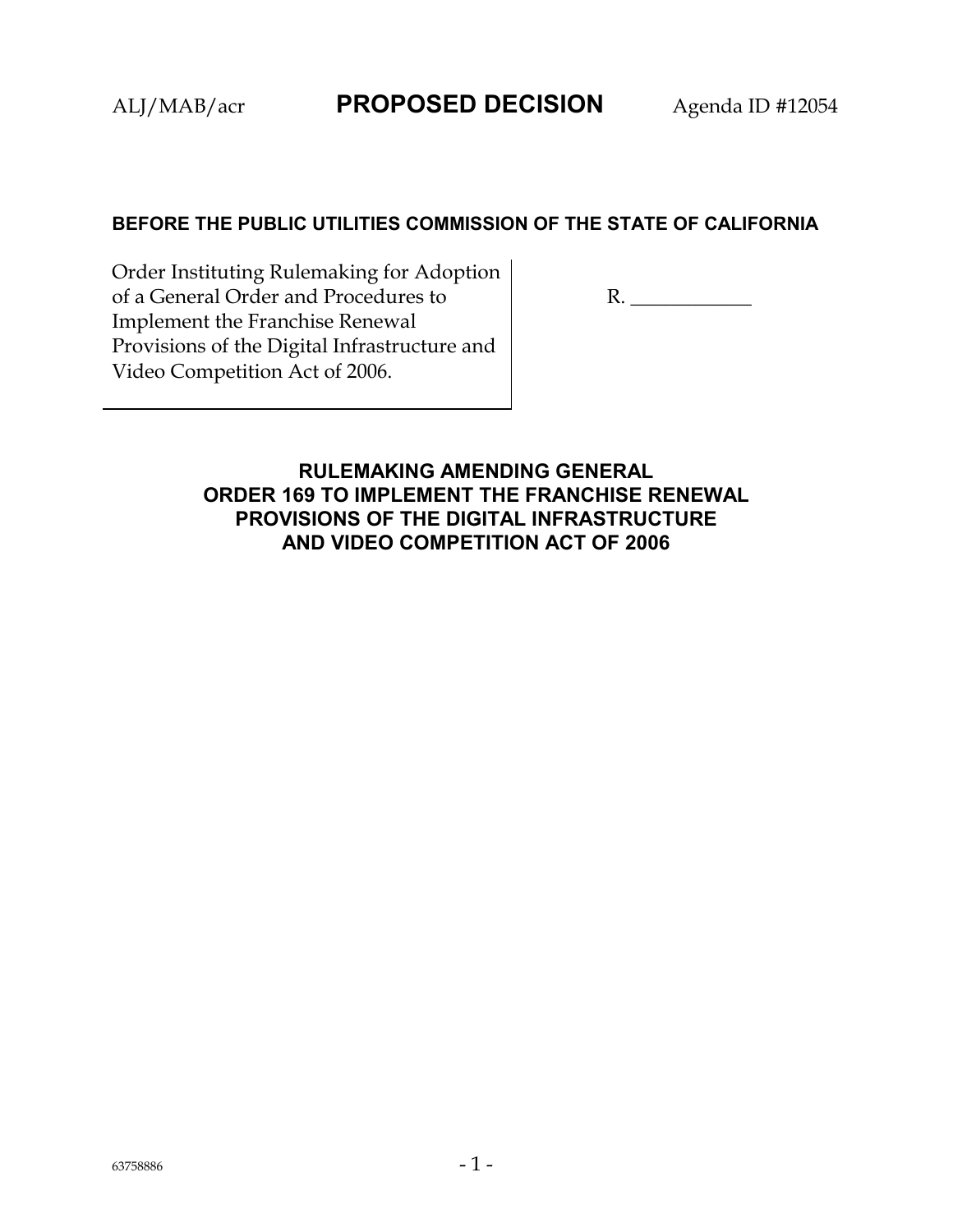# **TABLE OF CONTENTS**

| Title |                                                                                                                                                | Page |
|-------|------------------------------------------------------------------------------------------------------------------------------------------------|------|
| 1.    |                                                                                                                                                |      |
| 2.    |                                                                                                                                                |      |
| 3.    | DIVCA Provisions for Renewal of State Issued Video Franchises 4<br>3.1. Consistency of the streamlined renewal process identified in § 5850(b) |      |
|       |                                                                                                                                                |      |
|       | 3.1.1. Summary of the federal formal and informal renewal processes<br>3.1.2. The Commission's authority under 47 U.S.C. § 546 to renew        |      |
|       |                                                                                                                                                |      |
|       | 3.1.3. Consistency of the renewal process set forth in Cal. Pub. Util.<br>Code § 5850(b) with the federal informal process in                  |      |
|       |                                                                                                                                                |      |
|       | 3.1.4. Consistency of the renewal process set forth in § 5850(b) with the                                                                      |      |
|       | federal formal process set forth in 47 U.S.C. § 546(a)-(g) 18                                                                                  |      |
|       |                                                                                                                                                |      |
|       |                                                                                                                                                |      |
|       |                                                                                                                                                |      |
|       |                                                                                                                                                |      |
| 5.    |                                                                                                                                                |      |
| 6.    |                                                                                                                                                |      |
| 7.    |                                                                                                                                                |      |
| 8.    |                                                                                                                                                |      |

APPENDIX A Proposed Amendments to General Order 169 Implementing Franchise Renewal Provisions for the Digital Infrastructure and Video Competition Act of 2006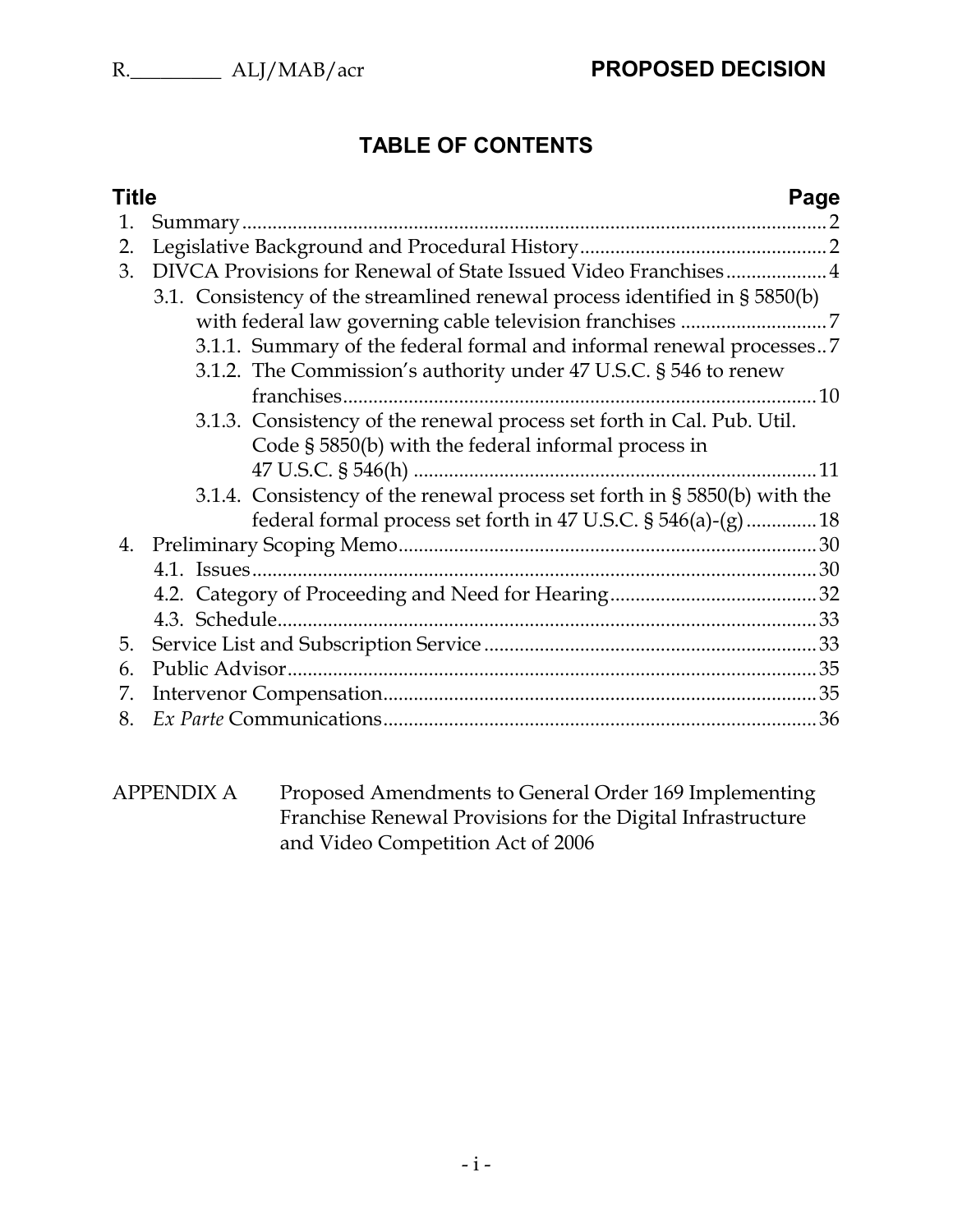#### **RULEMAKING AMENDING GENERAL ORDER 169 TO IMPLEMENT THE FRANCHISE RENEWAL PROVISIONS OF THE DIGITAL INFRASTRUCTURE AND VIDEO COMPETITION ACT OF 2006**

#### <span id="page-2-0"></span>**1. Summary**

 $\overline{a}$ 

The California Public Utilities Commission (Commission) initiates this rulemaking to amend General Order 169 and to establish procedures for implementing the franchise renewal provisions of the Digital Infrastructure and Video Competition Act of 2006 (DIVCA), Assembly Bill (AB) 2987 (Ch. 700, Stats. 2006).<sup>1</sup> A copy of the proposed franchise renewal provisions for the renewal process is attached as Appendix A. Throughout this rulemaking we reach a number of tentative conclusions for which we seek comment. In their comments parties may raise objections, seek clarification, or offer alternative proposals. In other places in the rulemaking we specifically request comment on certain issues. However, parties need not limit their comments to our tentative conclusions and to the specific issues for which we request comment. Parties may also raise any issues which we may have overlooked with respect to the establishment of a video franchise renewal process.

#### <span id="page-2-1"></span>**2. Legislative Background and Procedural History**

To promote video service competition in California, the Legislature created a new state video franchising process under the Digital Infrastructure and Video Competition Act of 2006 (DIVCA). In doing so, the Legislature found that "increasing competition for video and broadband services is a matter of

 $-2-$ 

<sup>1</sup> DIVCA is codified at Cal. Pub. Util. Code §§ 5800 *et seq*.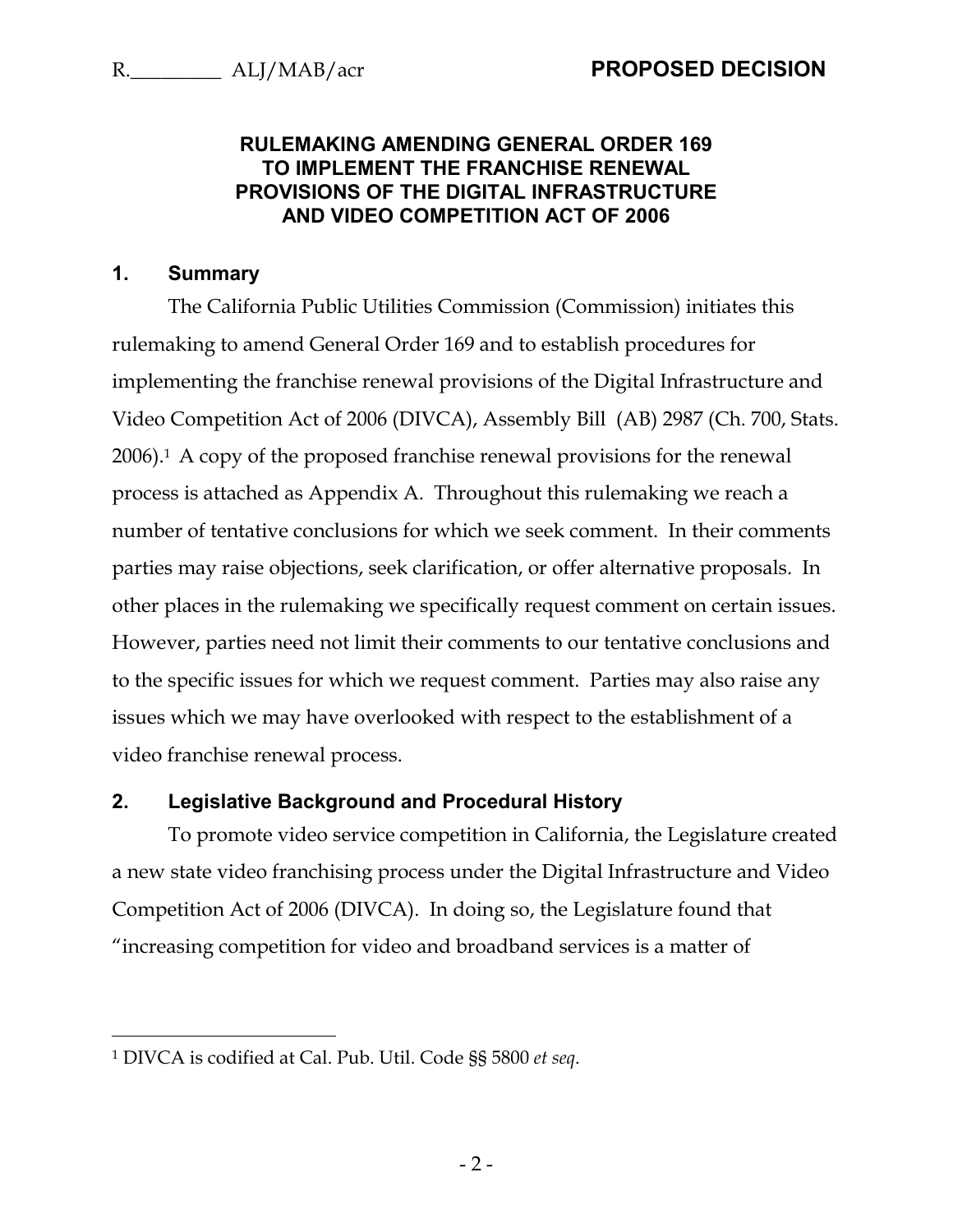statewide concern."2 The Legislature noted that video providers offer "numerous benefits to all Californians including access to a variety of news, public information, education, and entertainment programming."3 According to the Legislature, "competition for video service should increase opportunities for programming that appeal to California's diverse population and many cultural communities."4 The Legislature added that increased video service competition "lowers prices, speeds the deployment of new communication and broadband technologies, creates jobs, and benefits the California economy."<sup>5</sup>

On October 5, 2006, the Commission initiated Rulemaking (R.) 06-10-005 to adopt a general order and establish procedures for implementing DIVCA.<sup>6</sup> However, after three phases of the proceeding, the Commission had not implemented rules for the renewal process.7 Because Public Utilities Code § 1701.5 requires the Commission to conclude a rulemaking within 18 months, R.06-10-005 was closed before this final implementation task could be accomplished. This rulemaking is initiated to establish video franchise renewal procedures.

<sup>2</sup> Cal. Pub. Util. Code § 5810(a)(1).

 $3$  *Id.* at § 5810(a)(1)(A).

 $4$  *Id.* at § 5810(a)(1)(D).

 $5$  *Id.* at § 5810(a)(1)(B).

<sup>6</sup> *Decision Adopting a General Order and Procedures to Implement the Digital Infrastructure and Video Competition Act of 2006* (2007) Cal. P.U.C. Dec No. 07-03-014 (D.07-03-014).

<sup>7</sup> *See*, D.07-03-014; *Opinion Resolving Issues in Phase II* (2006) Cal. P.U.C. Dec No. 07-10-013 (D.07-10-013); *Decision Amending General Order 169* (2008) Cal. P.U.C. Dec No. 08-07-007 (D.08-07-007).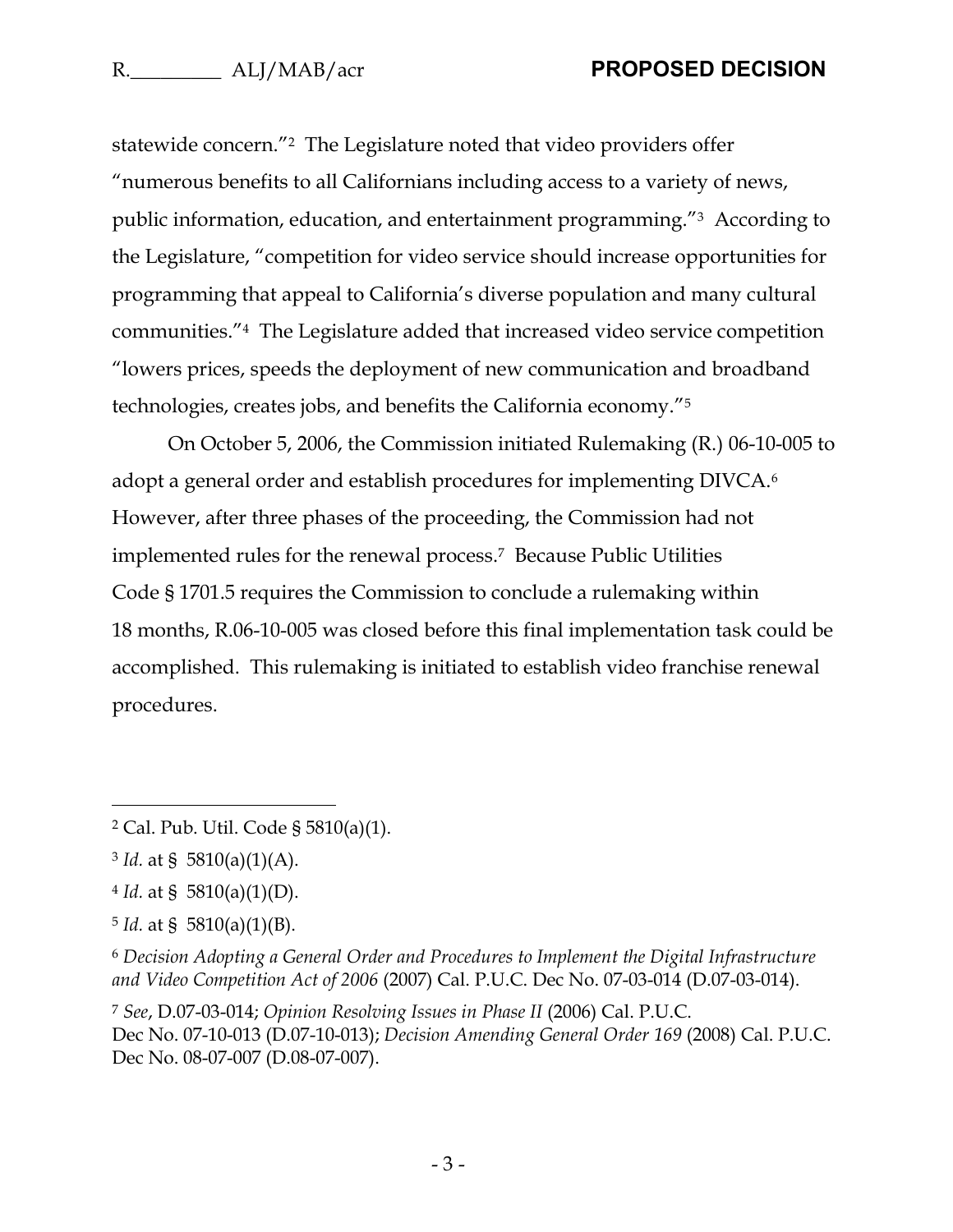<span id="page-4-1"></span> $\overline{a}$ 

#### <span id="page-4-0"></span>**3. DIVCA Provisions for Renewal of State Issued Video Franchises**

The procedures and criteria for renewing a state-issued video franchise are set forth in Pub. Util. Code § 5850(a)-(d).<sup>8</sup>

Section 5850(b) states that "except as provided in this section, the criteria and process described in § 5840 shall apply to a renewal registration, and the commission shall not impose any additional or different criteria." In other words, notwithstanding the phrase "except as provided in this section," DIVCA envisions a streamlined renewal process analogous to the initial authorization for a state-issued franchise under § 5840.<sup>9</sup>

In addition to completing the application form, the applicant is also required to submit an affidavit signed under penalty of perjury attesting to the following: that it has or will file all forms required by the Federal Communications Commission (FCC) before offering video service; that it agrees to comply with all federal and state statutes, rules, and regulations and that it agrees to comply with county or city regulations regarding time, place and manner of use of the public right-of-way. It is also required to agree to specific DIVCA requirements. Furthermore, the applicant is required to post a bond as demonstration that it possesses the legal, financial, and technical capabilities to construct and operate a system capable of providing video services. Upon filing the application, the applicant is required to pay a fee of \$2000. If the application is complete and the applicant is deemed eligible to apply for state video franchise, the Executive Director of the Commission will issue state video franchise to the applicant.

<sup>8</sup> Unless otherwise noted, statutory references are to the Cal. Pub. Util. Code.

<sup>9</sup> The process for obtaining a state-issued franchise is set forth in DIVCA § 5840(a)-(q). The specific rules implementing this section of DIVCA are included in the Commission's General Order 169. An applicant may request a state issued franchise by completing an application form that requires it to list its name, address, and telephone number of its principle place of business; the names and titles of the applicant's principle officers; the legal name, address, and telephone number of the applicant's parent company; a description of its video service area footprint; its expected date of deployment; information regarding the socioeconomic status of the residents within its video or telephone service area footprint; and if it's a telephone company, a description of the territory in which it provides telephone service.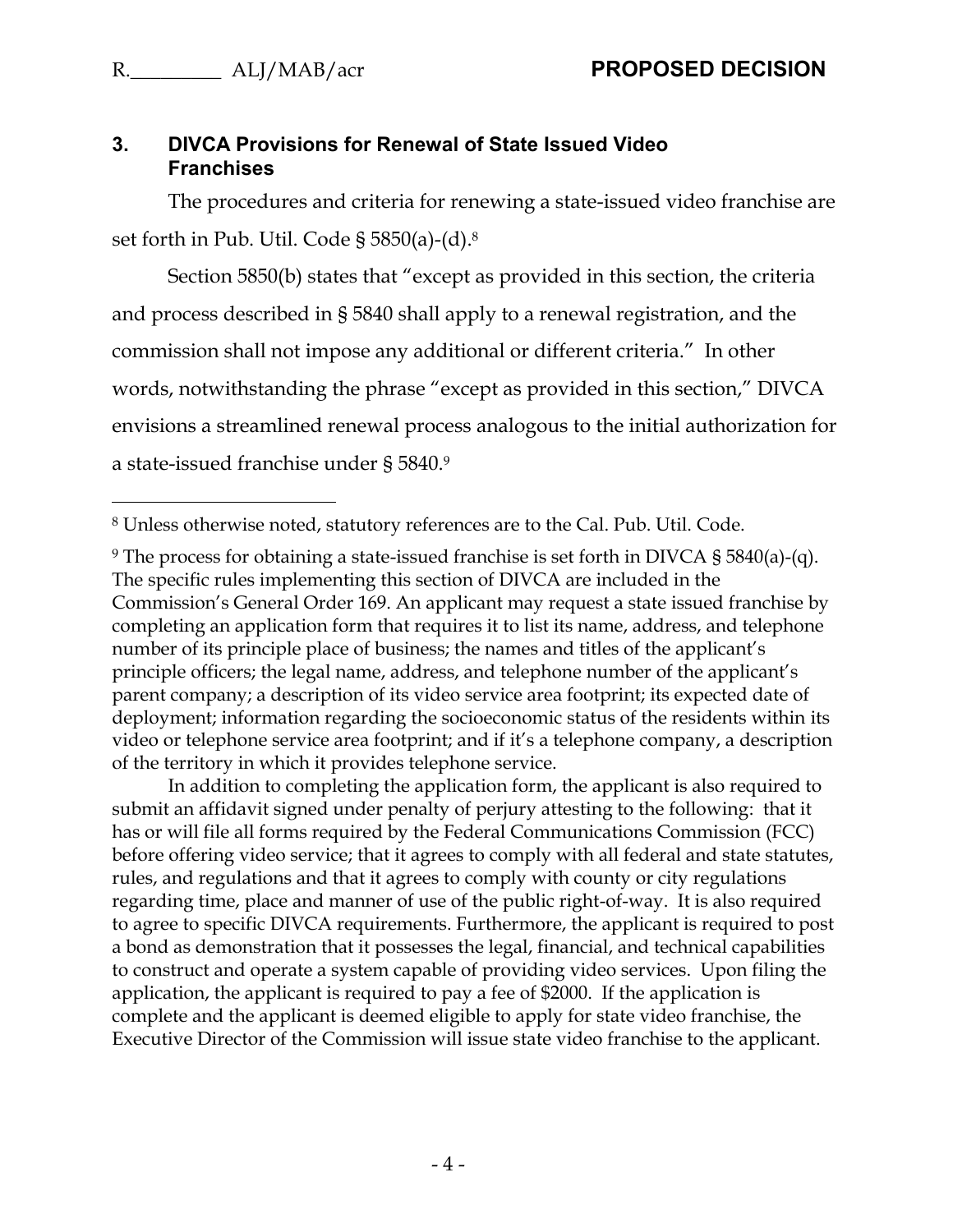Section 5850(c) states that the renewal process must be consistent with federal laws and regulations. We interpret this to mean that the process for renewing existing franchises must be consistent with federal laws which govern the renewal of cable television franchises. Additionally, § 5850(d) states that the Commission shall not renew a franchise if the video service provider is in violation of any final nonappealable court order issued pursuant to this division.

When read together, we interpret  $\S$ § 5850(b) and (c) as follows: the process for renewing state issued franchises should be identical to the process set forth in § 5840(a)-(q) unless the requirements set forth in §§ 5850(c) and (d) necessitate that this process be modified. Moreover, to the extent we are required to modify this process at all, DIVCA appears to instruct us to make only the minimum modifications necessary to make the process consistent with §§ 5850(b) and (c). Accordingly, we propose a renewal procedure similar to that described in General Order 169 (and footnote [9](#page-4-1) herein), but with some modifications as described below.

In the sections of this rulemaking that follow, we provide an analysis of federal law governing the renewal of existing cable television franchises and DIVCA's renewal provisions. As part of this analysis we also consider DIVCA's prohibition against renewing the state-issued franchise of any video service provider who is in violation of a final nonappealable court order to determine whether any potential changes or modifications to the streamlined renewal process identified in § 5850(b) are necessary. Based on this analysis, we reach the tentative conclusion that the streamlined renewal process needs to be modified in light of §§ 5850(c) and (d) and propose modifications which reflect this conclusion.

- 5 -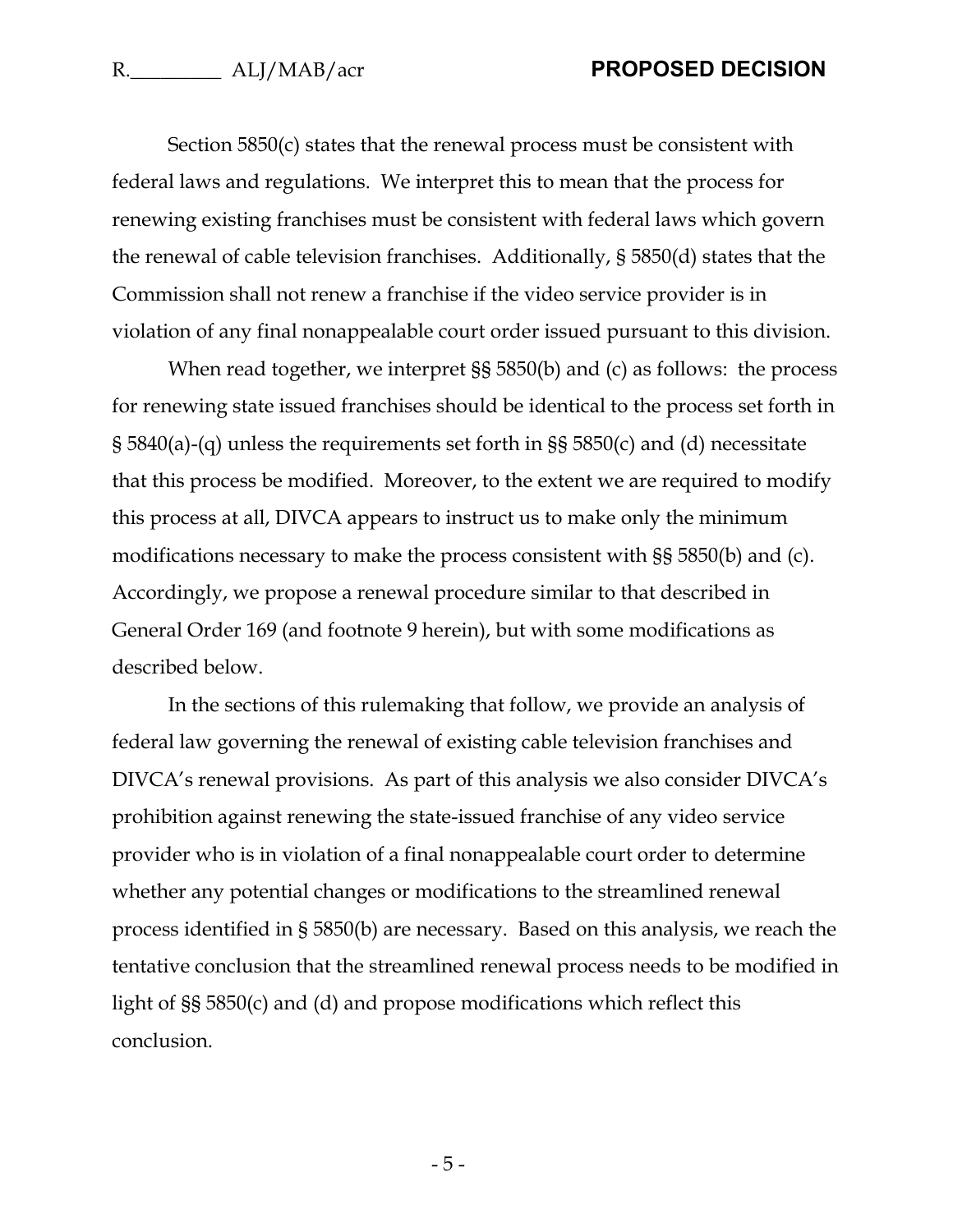We recognize that our effort to reconcile DIVCA with the federal laws governing cable franchise renewals may cause some video service providers to claim that they are not cable operators and, therefore, neither federal law nor the rules we propose to reconcile DIVCA's renewal process with federal law apply to them. However, we believe that both DIVCA and Commission precedent require us to apply our rules uniformly to all video service providers, irrespective of whether a video service provider is or is not a cable operator.<sup>10</sup> This is based upon the Legislature's assertion that the video franchising process should "create a fair and level playing field for all market competitors that does not disadvantage or advantage any one service provider or technology over another."11 We have interpreted this provision to mean that the rules implementing DIVCA should be applied equally to all video service providers. For example, in D.07-03-014, we determined that, with respect to any intervenor compensation obligations associated with DIVCA proceedings, our rules should apply "uniformly to all state video franchise holders." That decision went on to say that we "[found] merit in Verizon's legal argument that state video franchise holders that are telephone companies should not be subject to intervenor compensation obligations if other state video franchise holders are not subject to the same requirements."<sup>12</sup> Verizon had cited  $\S 5810(a)(2)(A)$  as the basis for its

<sup>&</sup>lt;sup>10</sup> In other words, the issue of whether or not a video service provider is a "cable operator" is not relevant to this proceeding and, therefore, we take no position on it at this time.

<sup>11</sup> Cal. Pub. Util. Code § 5810(a)(2)(A).

<sup>12</sup> D. 07-03-014, *mimeo*, p. 210.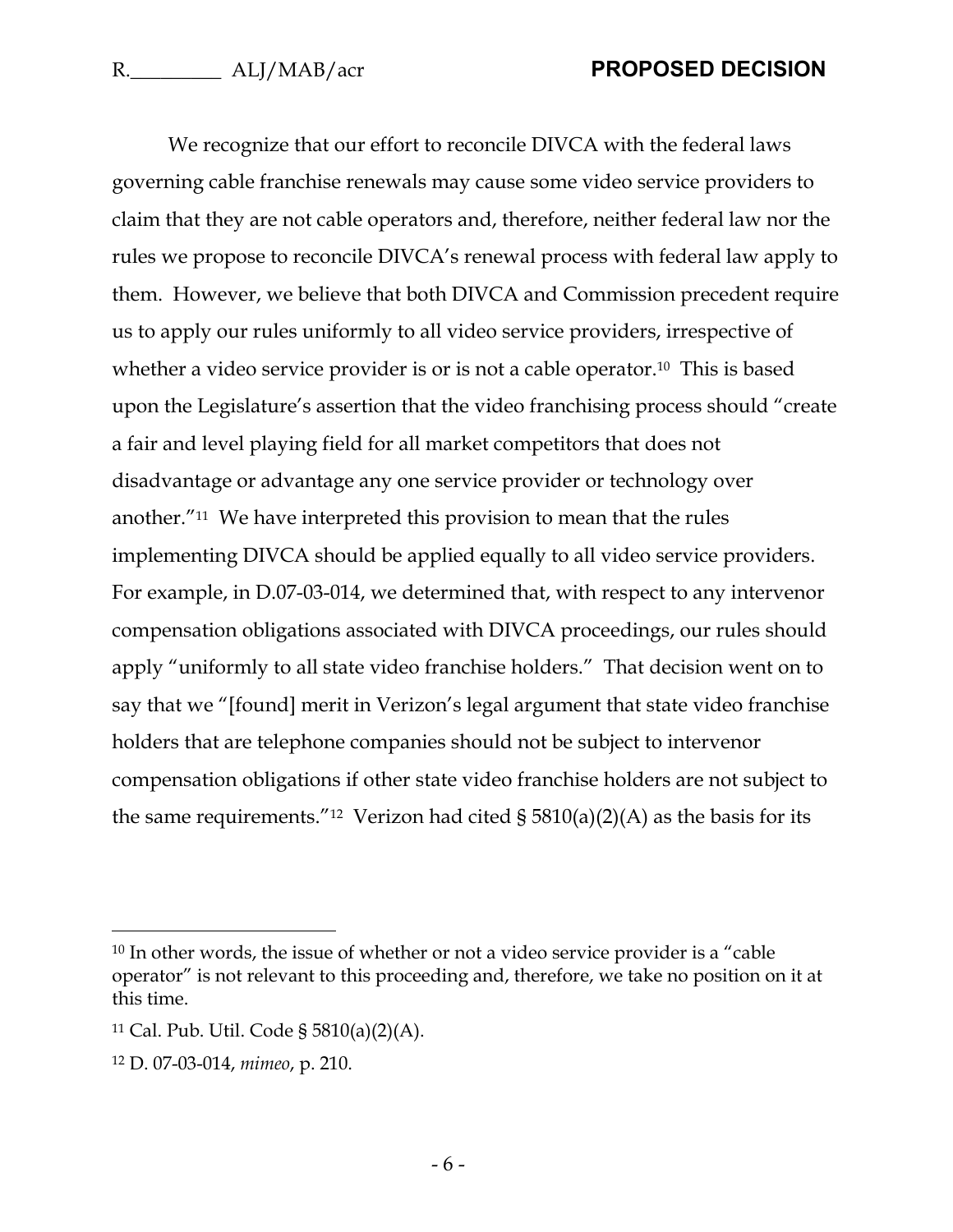claim that parity should be applied with respect to rules applied to video service providers.<sup>13</sup>

#### <span id="page-7-0"></span>**3.1. Consistency of the streamlined renewal process identified in § 5850(b) with federal law governing cable television franchises**

### **3.1.1. Summary of the federal formal and informal renewal processes**

<span id="page-7-1"></span>The federal Cable Communications Policy Act of 1984 (Cable Act) establishes federal video franchise renewal standards.14 The Cable Act contains what is commonly referred to as a formal and informal process. The formal process is set forth in 47 U.S.C. § 546(a)-(g) while the informal process is set forth in subsection (h).

The formal process is not mandatory, but may be invoked by either the franchise authority or the cable operator.15 Once the process is invoked, the franchise authority must commence a proceeding to identify the future cable related needs of the community and review the cable operator's performance under the existing franchise.16 The franchise authority must provide the public with notice of the proceeding and an adequate opportunity to participate.<sup>17</sup> After the proceeding, the franchise authority can require the cable operator to submit a

 $\overline{a}$ 

<sup>17</sup> *Id.*

<sup>13</sup> *Id.*, *mimeo*, p. 205; *See also*, Assem. Com. on Util. and Commerce Analysis of Assembly Bill (AB) 2987 (2005-2006 Reg. Sess., as amended Apr. 6, 2006, stating: "This bill is also aimed at creating a level playing field for all providers of video service by assuring that, in the future, all competitors are subject to the same set of regulatory requirements."

<sup>14</sup> 47 U.S.C. § 546(a)-(h).

<sup>15</sup> 47 U.S.C. § 546(a).

<sup>16</sup> *Id.*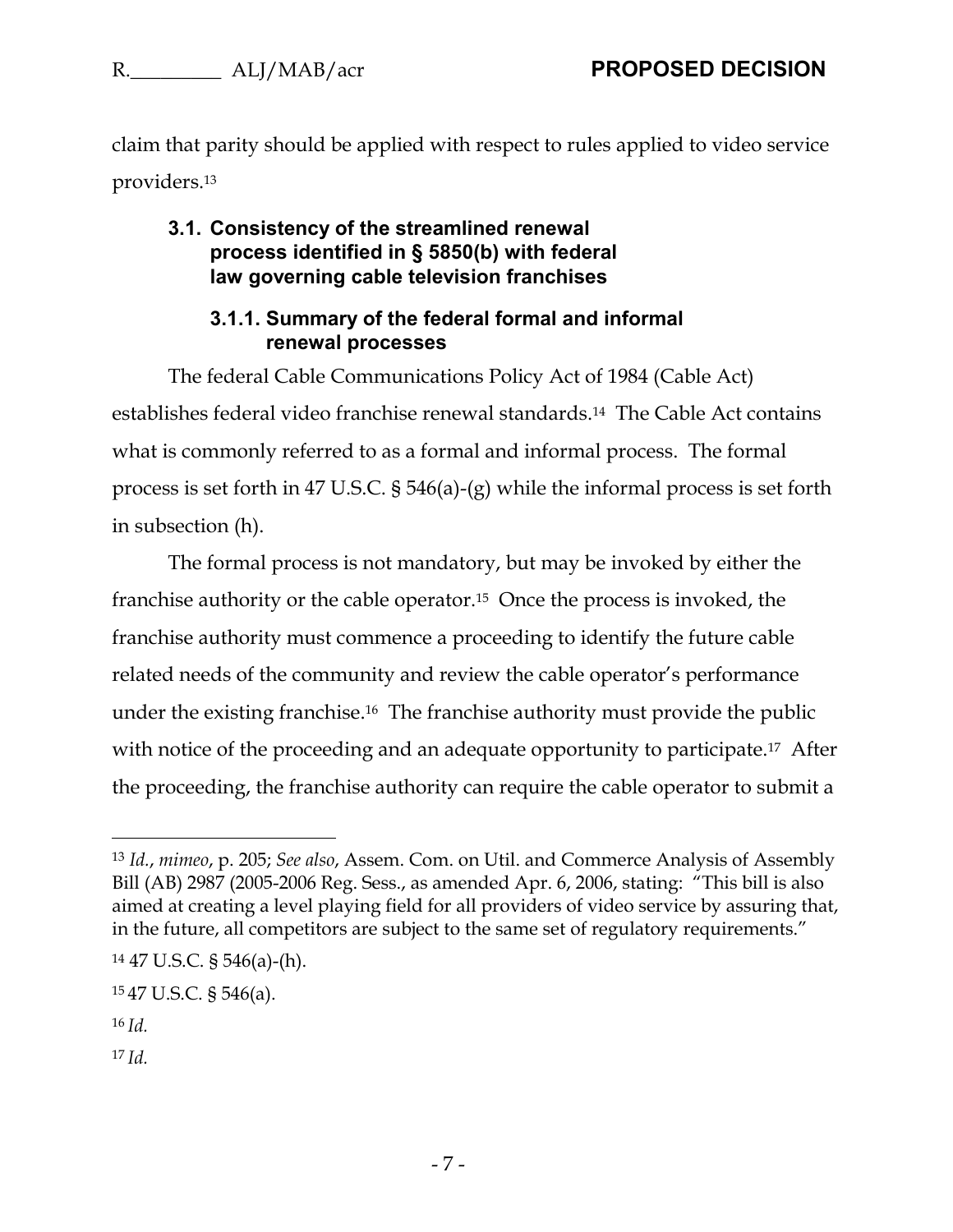renewal proposal and can specify its contents.18 In the alternative, the cable operator may submit a proposal on its own initiative.19 Within four months from the date the proposal is submitted, the franchising authority may grant renewal or decide on a preliminary basis not to renew the franchise.<sup>20</sup>

If it denies renewal, the franchise authority is required to conduct an administrative proceeding to consider whether: 1) the cable operator has substantially complied with the terms of the existing franchise and applicable law; 2) the quality of the operators service, including signal quality, response to consumer complaints, and billing practices, have been reasonable in light of community needs; 3) the operator has the financial, legal and technical ability to provide the services, facilities and equipment set forth in its proposal and; 4) the operator's proposal is reasonable to meet the future cable related needs of the community.21 The cable operator must be given adequate notice of the proceeding and both it and the franchise authority must be given a fair opportunity to fully participate, including the right to evidentiary hearings.<sup>22</sup>

Following the proceeding, the franchise authority must issue a written decision granting or denying renewal.23 The decision must be based on the record.24 A failure to meet any of the four criteria mentioned above is a sufficient

<sup>19</sup> *Id.*

 $\overline{a}$ 

- <sup>20</sup> *Id.*, at § 546(c).
- <sup>21</sup> *Id.*

<sup>22</sup> *Id.*

- <sup>23</sup> *Id.*
- <sup>24</sup> *Id.*

<sup>18</sup> *Id.*, at § 546(b).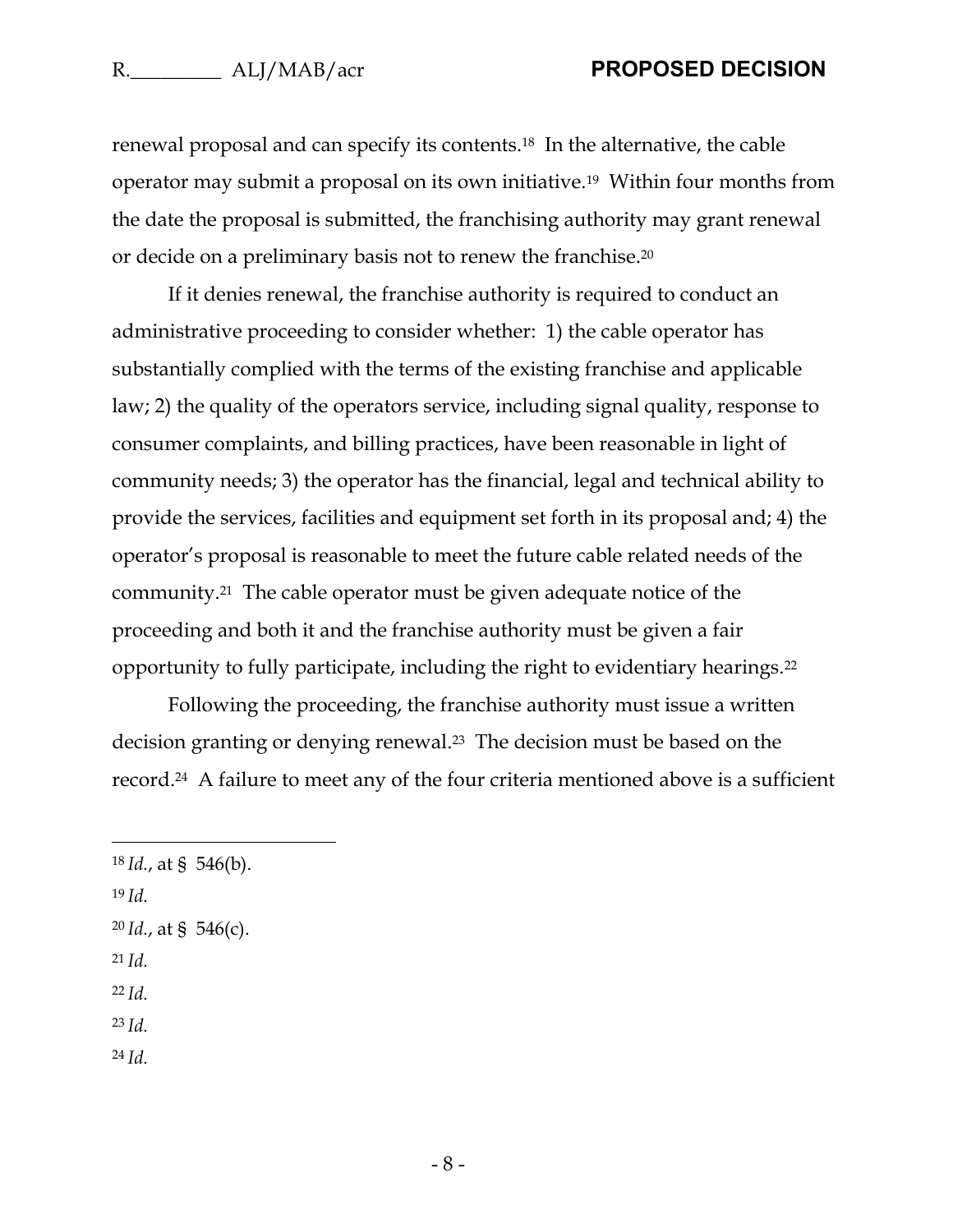basis for denying renewal; however, the franchise authority cannot deny renewal based upon a failure to perform under the existing franchise unless it has provided the cable operator with notice and the opportunity to cure.25 The cable operator may appeal a decision to deny renewal, either on procedural grounds or by claiming that the franchise authority's findings are not supported by a preponderance of the evidence.<sup>26</sup>

In contrast, the informal process permits a cable operator to submit a proposal for renewal to the franchise authority at any time, and a franchise authority may, after providing public notice and opportunity to comment, accept or reject it. <sup>27</sup> In practice, the informal process accommodates the negotiating process which historically has been the principle means by which cable operators have renewed their franchises. While the vast majority of franchises have been renewed informally, cable operators have historically invoked the formal process routinely to preserve their due process rights in the event a cable operator fails to reach an agreement with its franchise authority before its existing franchise expires.

The Cable Act does not mandate that a franchise authority or cable operator use the formal process instead of the informal process or vice versa. Legislative history suggests that the formal standards and procedures are available for the cable operator or franchise authority to initiate "if necessary."<sup>28</sup> Indeed, in many situations both processes are utilized simultaneously. However,

<sup>25</sup> *Id.*, at § 546(d).

<sup>26</sup> *Id.*

<sup>27</sup> *Id.*, at § 546(h).

<sup>28</sup> H.R. Rep. No. 98-934, at 72 (1984).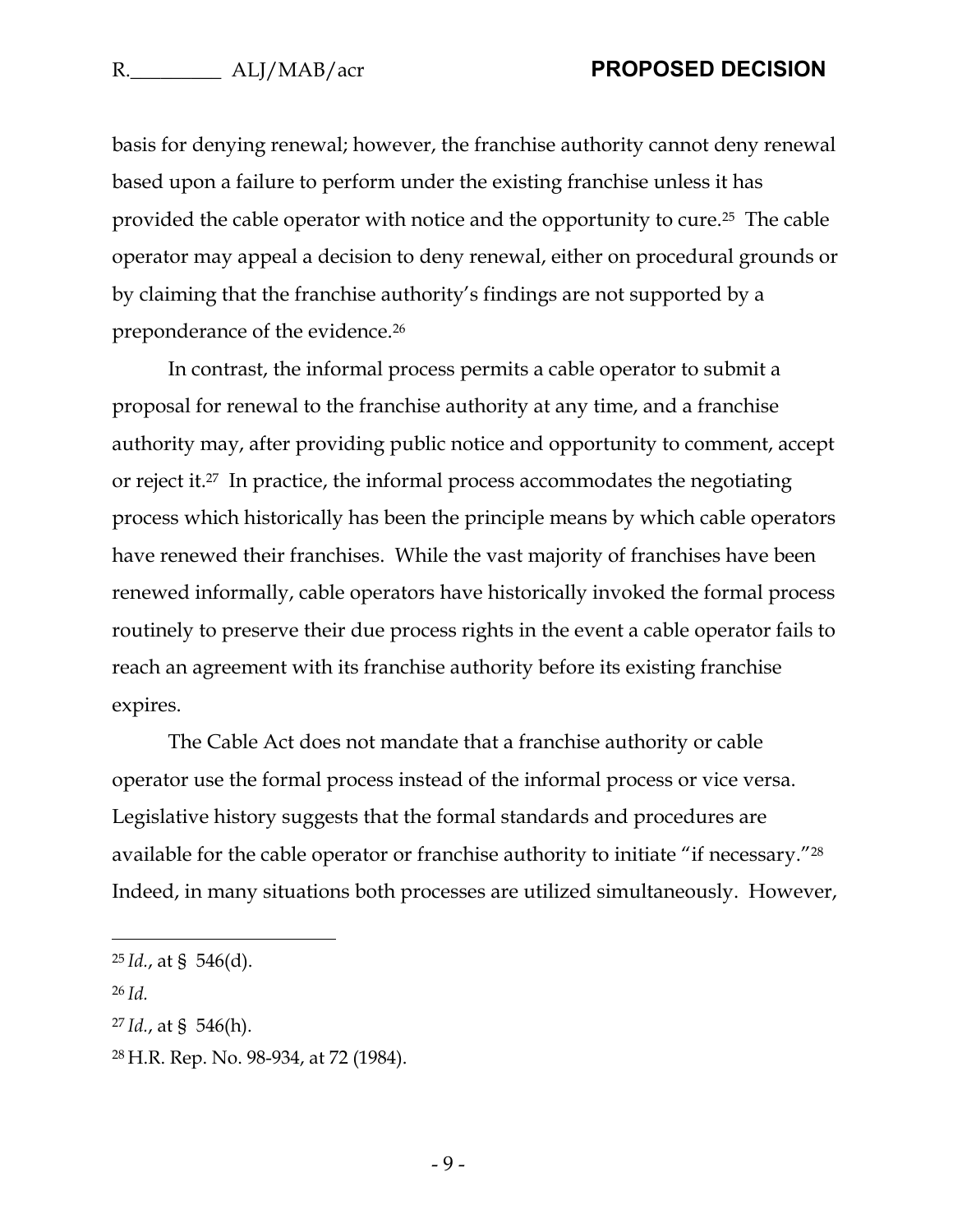as noted above, this is because historically franchises have been renewed via a negotiating process between the cable operator and the franchise authority, and legislative history indicates that the formal process was established as protection to the cable operator against unfair denial of renewal by the franchise authority.<sup>29</sup>

However, with DIVCA, there is no negotiation process. The Legislature has replaced that regime with a new state video franchising process in which the statute identifies all the video related obligations that video service providers must fulfill in relationship to the communities included within a video service provider's franchise. As explained in more detail below, we tentatively conclude that we do not need to include a formal process into our renewal rules at this time. We also tentatively conclude that the streamlined process envisioned by Pub. Util. Code § 5850(b) is, for the most part, consistent with the informal process outlined in 47 U.S.C. § 546(h), but that it requires some modification.

#### **3.1.2. The Commission's authority under 47 U.S.C. § 546 to renew franchises**

<span id="page-10-0"></span>Under federal law, the power to renew a franchise vests with the franchising authority.30 However nothing requires that the authority be a local authority. Section 522(10) of the Cable Act defines a franchise authority as a governmental authority empowered by Federal, State, or local law to grant a franchise. Moreover, 47 U.S.C. § 522(9) defines the term franchise as "an initial authorization, or renewal thereof, (including a renewal of an authorization which has been granted subject to § 546 of this title), issued by a franchise authority whether that authority is designated as a franchise permit, license, resolution,

<sup>29</sup> *Ibid*.

<sup>30</sup> 47 U.S.C. § 546.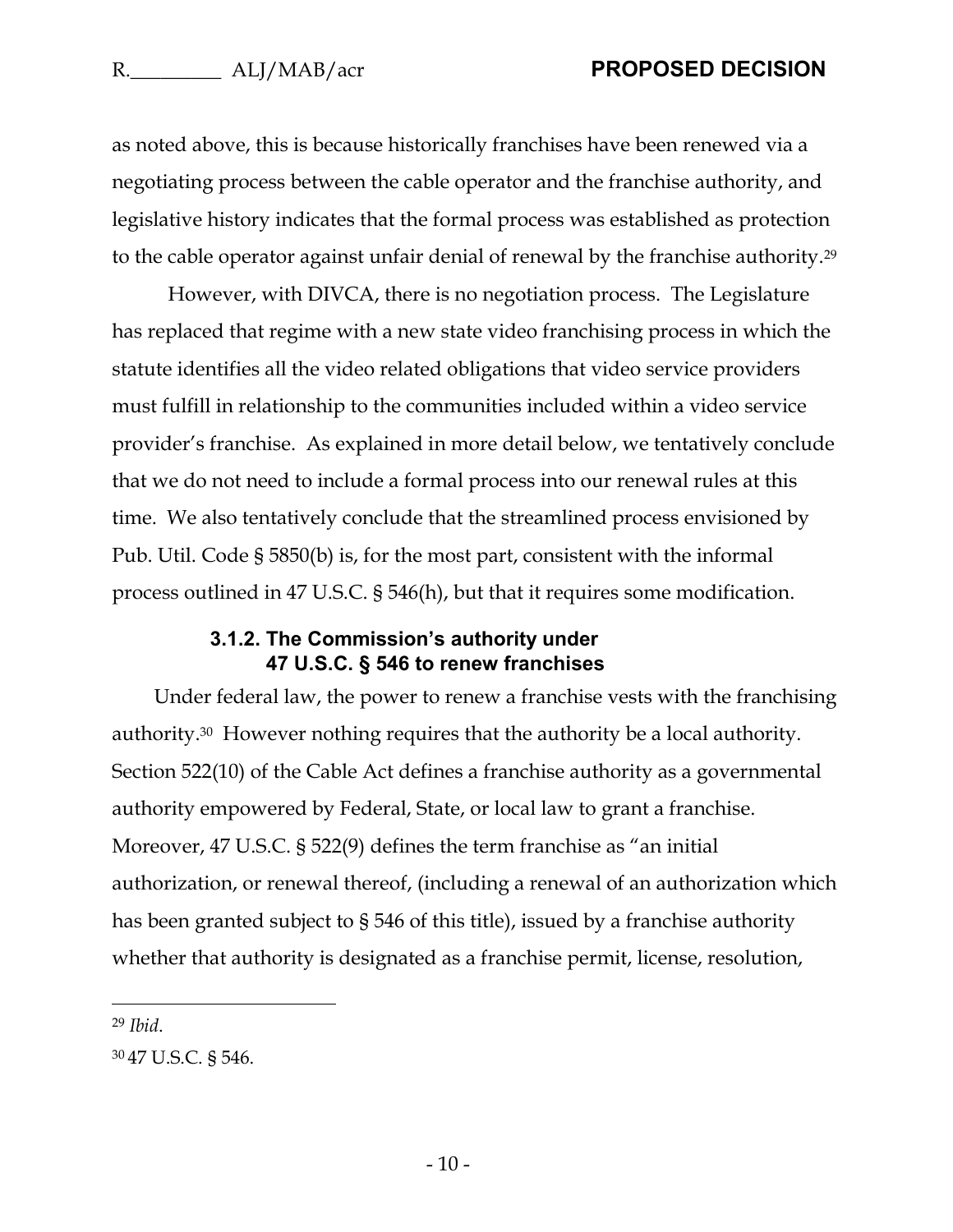$\overline{a}$ 

contract, certificate, agreement, or otherwise, which authorizes the construction or operation of a cable system." Thus, DIVCA's designation of the Commission as the sole franchising authority in the state and, therefore, as the sole entity authorized to issue and renew state issued franchises is consistent with 47 U.S.C. § 546.

#### **3.1.3. Consistency of the renewal process set forth in Cal. Pub. Util. Code § 5850(b) with the federal informal process in 47 U.S.C. § 546(h)**

<span id="page-11-0"></span>We tentatively conclude that the streamlined renewal process set forth in Cal. Pub. Util. Code § 5850(b) is generally consistent with the informal process identified in 47 U.S.C. § 546(h), but will require some changes. Section 546(h) does not specify either the form or content of a renewal proposal. Additionally, while 47 U.S.C. § 546(h) requires a franchise authority to provide the public with notice and opportunity to comment prior to granting or denying a proposal, it does not identify any criteria that a franchise authority must take into account in making this decision. Because the federal statute gives only minimum specifications for franchising renewal procedures, we tentatively conclude that in the case of video service providers subject to DIVCA, the renewal process outlined in Pub. Util. Code § 5850(b) does not contradict 47 U.S.C. § 546(h).

We realize that the affidavit and application form $31$  required by DIVCA for the renewal of a video service franchise is different from the kind of proposal that

<sup>&</sup>lt;sup>31</sup> In today's decision, we propose to revise the current definition of "application" in GO 169 to be limited to a request to the Commission for a grant, amendment, or renewal of a State Video Franchise. Thus, the term "application" as used in this decision and GO 169 means a State Video Franchise Application, and not a formal application to the Commission as provided in Article 2 of the Commission's Rules of Practice and Procedure.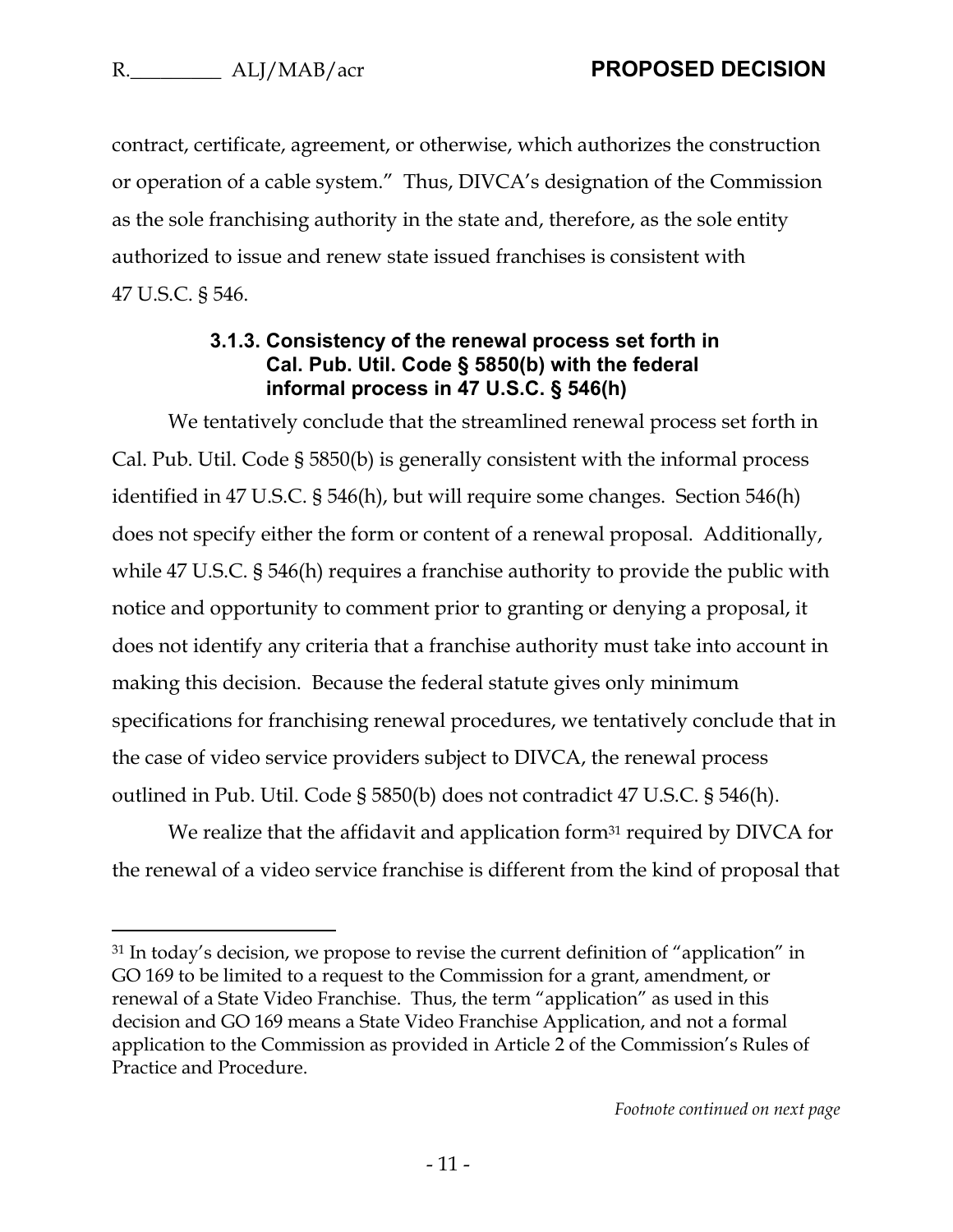cable operators historically have submitted during renewal negotiations. Such proposals are often detailed plans covering all aspects of cable television franchise aimed at meeting the cable related needs of the community as defined by the franchise authority. They served as the starting point for negotiations which, if successful, lead to an agreement resulting in the renewal of the franchise.

In contrast, under DIVCA there are no negotiated agreements.32 This is because DIVCA, rather than a franchising authority, has identified all the video related obligations that video service providers must fulfill in relationship to the communities encompassed within a video service provider's franchise, both with respect to an initial franchise and one subject to renewal.<sup>33</sup> These obligations were codified in order to further the Legislature's goal of promoting competition for video and broadband services which it determined to be a matter of statewide concern.<sup>34</sup> Thus, in contrast to the proposals that cable operators have historically provided to franchise authorities in connection with the franchise renewal process, the proposal submitted under DIVCA is, for the most part, limited to an agreement by a video service provider to be bound by the terms of a renewed franchise defined by DIVCA.

We note that at the time the Cable Act was enacted in 1984, Congress acknowledged that some states had elected to define certain terms of cable television franchises by statute. For example, the House of Representatives

<sup>33</sup> *Id.*

<sup>32</sup> Cal. Pub. Util. Code §§ 5800 *et seq*.

<sup>34</sup> Cal. Pub. Util. Code § 5810.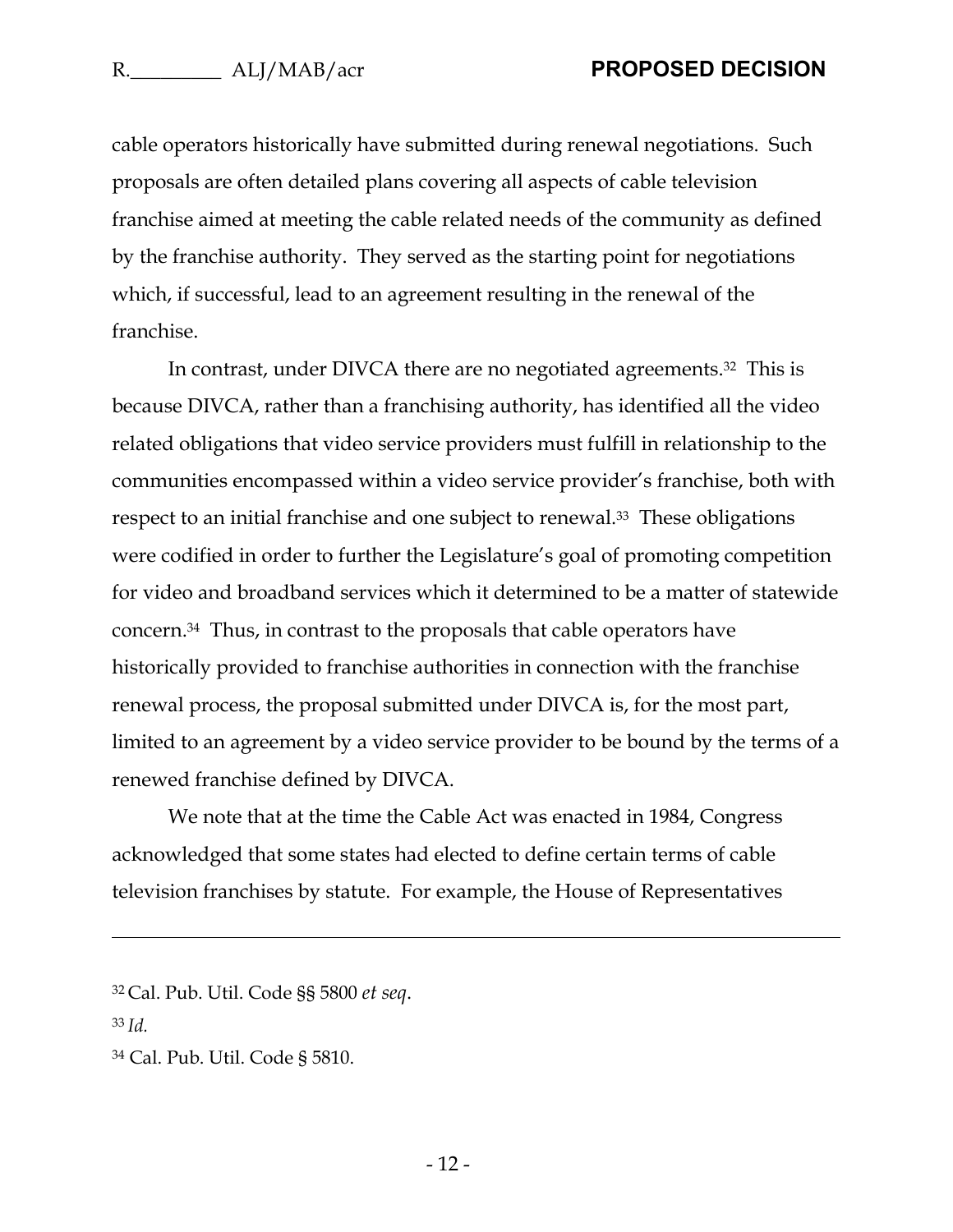Report states that, "some states have also acted to regulate the cable television franchise process… indirectly through state statutes specifying the terms on which a municipality may grant and enforce a franchise."<sup>35</sup> In these states, it is likely that the renewal proposals submitted by a cable operator to a franchise authority reflected the franchise terms that had been defined by statute. We see no difference in principle between these proposals and the application and affidavit required under DIVCA's streamlined renewal process in which the video service provider agrees to be bound by the franchise terms defined by DIVCA.

We also tentatively conclude that the criteria for approval of a video service provider's franchise renewal application under DIVCA is consistent with 47 U.S.C. § 546(h) which permits a franchising authority to accept or reject a renewal proposal "at any time." Here, we must grant a video service provider's proposal or request because DIVCA mandates we do so as long as the franchise renewal application is complete and the video service provider is not in violation of a final nonappealable court order issued pursuant to DIVCA.

#### **3.1.3.1. Final Nonappealable Court Order**

Section 5850(d) states that the Commission "shall not renew the franchise if the video service provider is in violation of any final nonappealable court order issued pursuant to this section." The Commission, however, is not the proper arbiter of whether a video service provider is in violation of a final nonappealable court order. The court issuing such an order would have primary jurisdiction to enforce that order and determine whether its order has been violated. Moreover, having the Commission engage in the legal or factual analysis required to

<sup>35</sup> H.R. Rep. No. 98-934, at 23 (1984).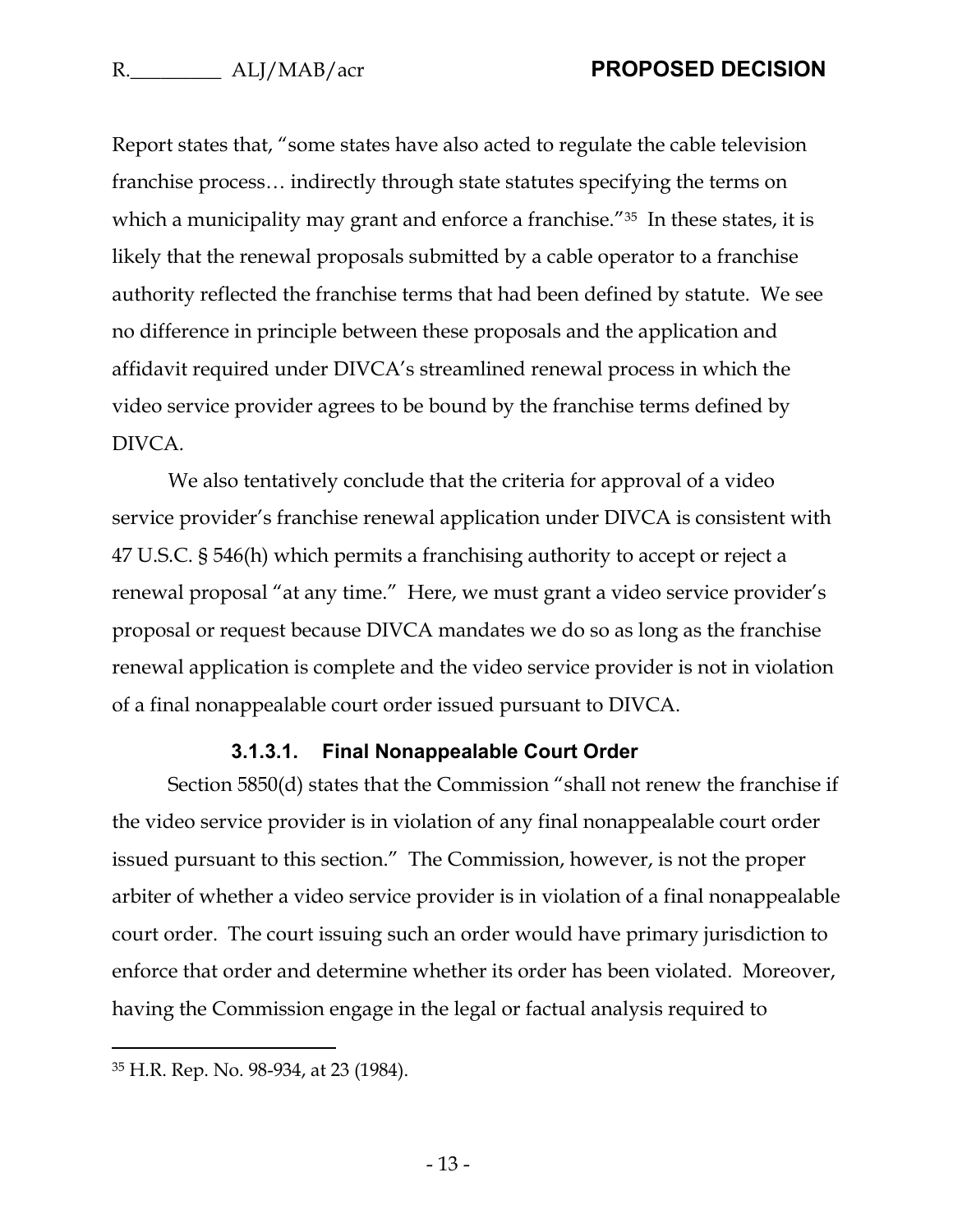determine whether a video service provider is in violation is not compatible with the streamlined renewal process envisioned by DIVCA in § 5850(b). Determining whether a video service provider is in violation of a court order could prove to be a very fact-intensive undertaking. There may be disputes over what obligations the court order actually required. In other instances, determining whether a violation exists could be difficult because the order required a video service provider to make complex changes to its network or operating practices, and disputes may arise as to whether those changes have been completed. We would expect that any party seeking to enforce a court order would necessarily need to return to that court for a determination that the video service provider is in fact in violation. Accordingly, in order to find that a video service provider "is in violation of a final nonappealable court order", we will require a showing that a court of competent jurisdiction has found the video service provider to be in violation of a previous court order.

Consistent with the requirements of DIVCA, we must ensure that we do not renew a franchise under our streamlined process because we were unaware of a violation of a nonappealable court order. At the same time, we must do so in a way that relies upon objective and readily verifiable facts to ensure the renewal process remains streamlined. We propose that the applicant must disclose in its affidavit in support of its application for renewal (1) whether or not a nonappealable court order has been has been issued against it during the term of its existing franchise; (2) whether a court of competent jurisdiction has found that it has violated that order; and (3) whether it has received formal notice from a court of competent jurisdiction containing allegations that it is in violation of that order. If the answer to the first two questions is yes, the entity must further demonstrate that the violation has been cured. Again, the Commission will not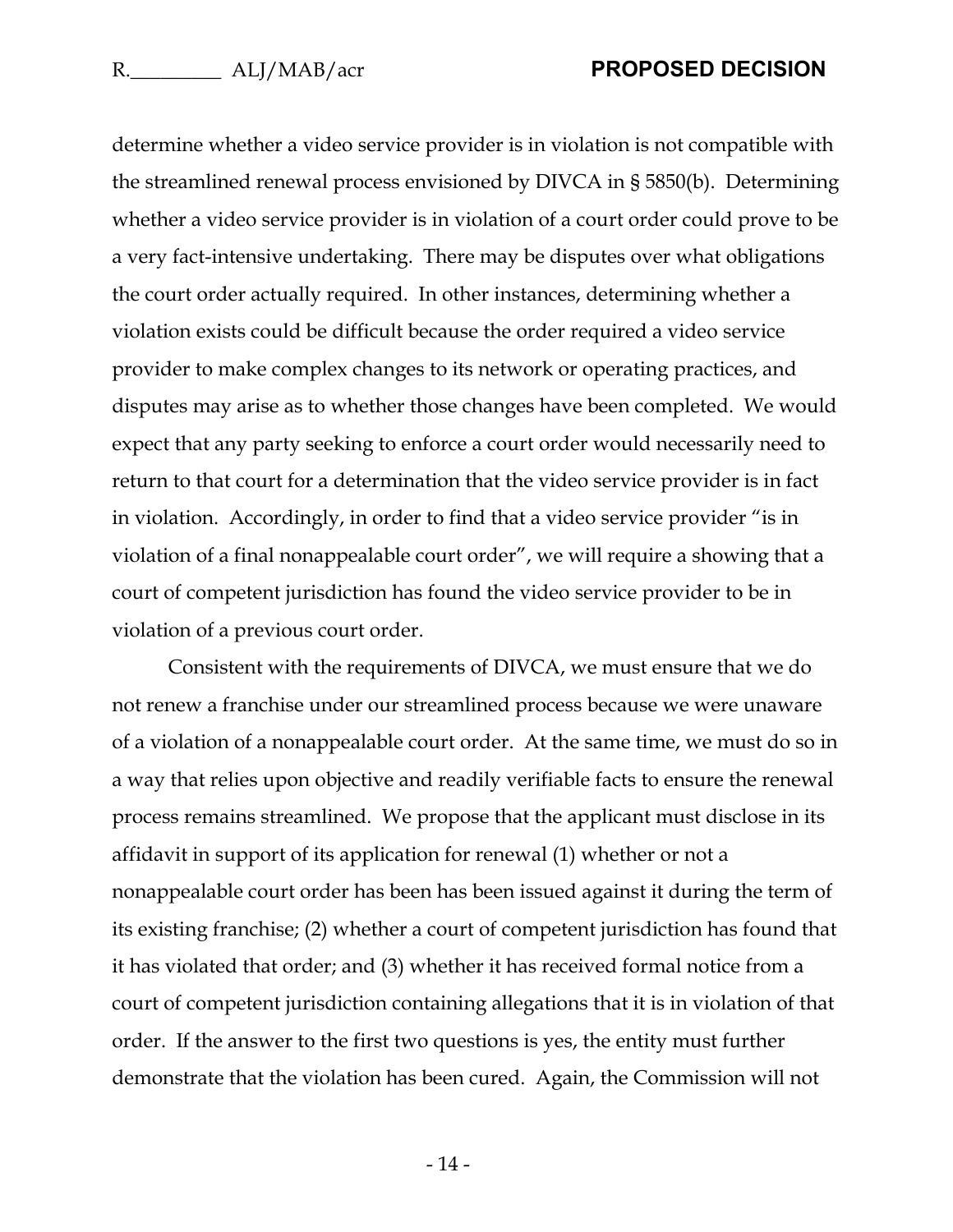#### R. **N.** ALI/MAB/acr **PROPOSED DECISION**

be the arbiter of this question. The entity must provide a further court order or ruling demonstrating that the violation has been cured. If the entity cannot demonstrate that the violation has been cured to the court's satisfaction, then by the terms of § 5850(d) we must deny the application for renewal.

There may be cases where a court has not found the entity to be in violation of a final nonappealable court order, but there is an ongoing dispute before a court of competent jurisdiction as to whether the entity is in violation of such order at the time the franchise renewal application is submitted. In that case, we would expect the entity to answer yes to question three. If there is an ongoing dispute at the time of renewal, we propose to grant the franchise renewal application with the condition that the franchise may later be revoked if the entity is later found to have been in violation of a final nonappealable court order.

We believe that this is an appropriate approach for several reasons. First, it is consistent with the streamlined process envision by DIVCA because it relies on objective and readily verifiable criteria. Second, it ensures that an applicant is not denied access to the informal renewal process based on merely anecdotal allegations of a violation of a nonappealable order. Third, we have the authority under § 5890(g) to suspend or revoke the franchise of a video service provider at any time if we find that provider was in violation of a nonappealable court order at the time its franchise renewal application was granted, particularly if we find that it was granted renewal by relying on a misstatement or omission.36 We seek comment on our proposal to modify the streamlined renewal process to reflect

<sup>36</sup> D.07-13-014, *mimeo*, at 177-178.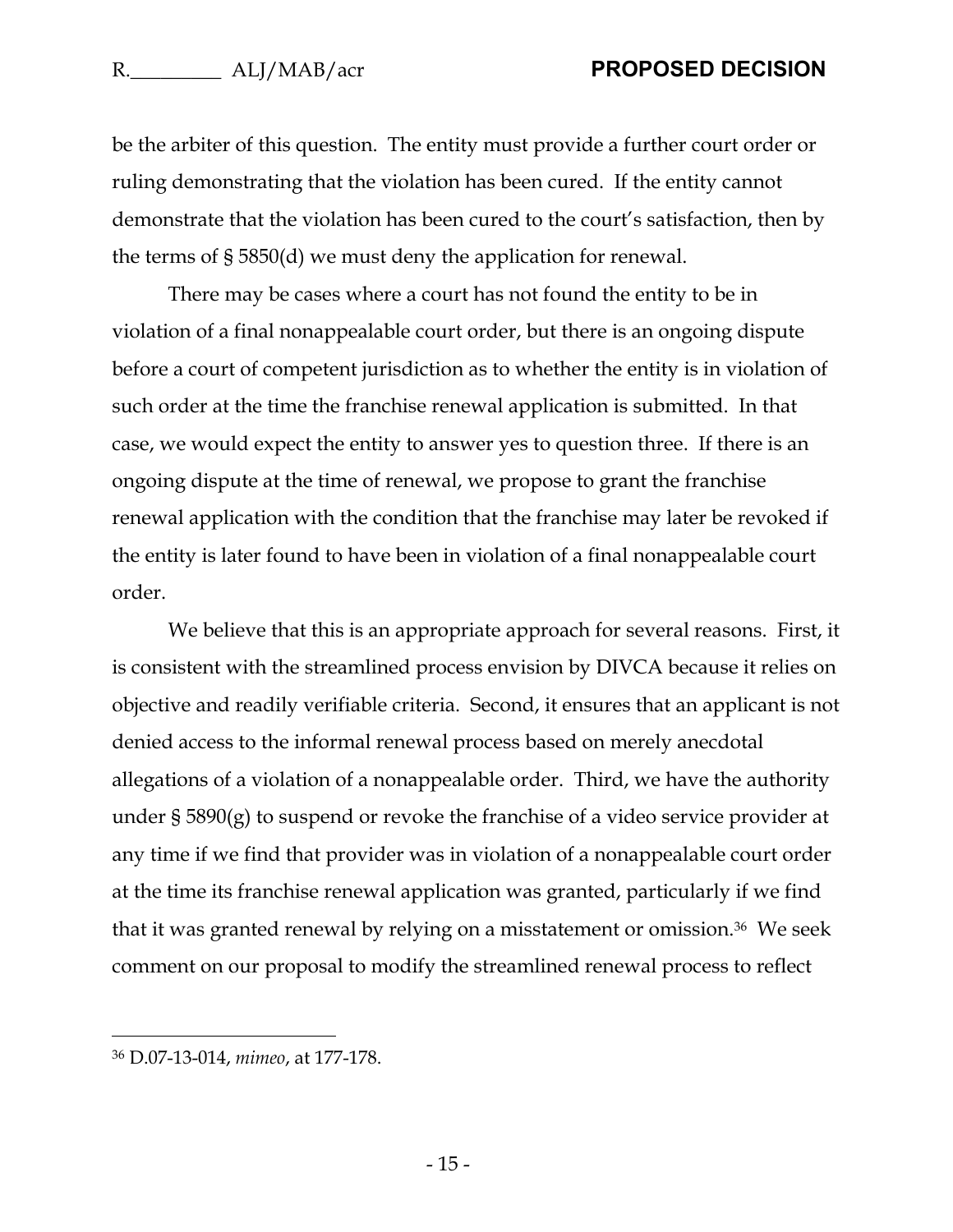DIVCA's requirement that a video service provider's franchise shall not be renewed if it is in violation of a final nonappealable court order.

#### **3.1.3.2. Public Notice and Opportunity for Comment**

While 47 U.S.C. § 546(h) permits a franchising authority to grant or deny a proposal "at any time," it requires that before making this decision, the public be provided with notice of the proposal and the opportunity for comment. Even though the streamlined process referenced in Cal. Pub. Util. Code § 5850(b) does not contemplate a notice and comment period, DIVCA does instruct us to make the renewal process consistent with federal law.37 We tentatively conclude that to make this process consistent with 47 U.S.C. § 546(h), our rules must be supplemented to allow for notice and comment. However, consistent with DIVCA we find that the scope of these comments should be limited to the completeness of the video service provider's franchise renewal application.

Limiting the scope of comments is appropriate in the current context, because DIVCA, as opposed to the Commission, has defined the obligations of video service providers with respect to the communities included within each franchise. Accordingly, the decision to grant renewal involves little Commission discretion, in marked contrast to a franchise authority's decision to accept or reject an agreement for a renewed franchise whose terms it has negotiated. Indeed, it appears that the notice and comment provisions included in 47 U.S.C. § 546(h) are intended as a check against potential abuse of discretion by a franchise authority which might otherwise accept or reject a negotiated agreement that was not in the interest of the community. This scope of comments

<sup>37</sup> Cal. Pub. Util. Code § 5850(c).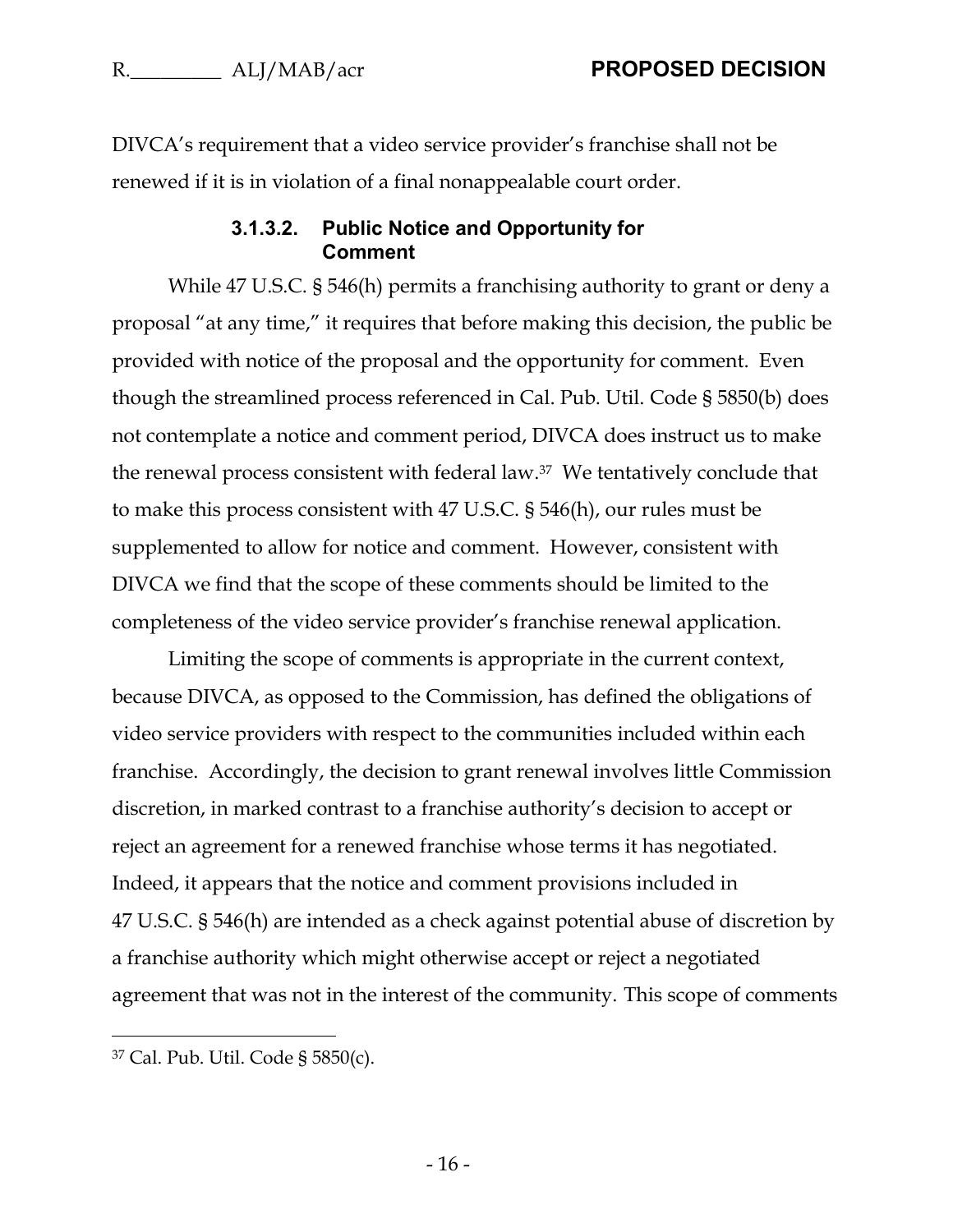is not necessary, however, where the terms of the franchise and needs of the public have been determined by statute as is the case with DIVCA.

To accommodate the opportunity for notice and a comment period, an applicant must serve a copy of the franchise renewal application upon the service list for this docket and the appropriate contact person for each local entity where the applicant provides service. The franchise renewal application will also be posted on the Commission's web page, along with instructions for the submission of comments. We propose that comments be submitted to the Commission's Video Franchise Group no later than 15 days after the date the franchise renewal application is served upon the appropriate parties. We do not envision that the comment process will require any modification to the time frame for the processing and approval of applications for the issuance of new of franchises. This is consistent with § 5850(b) which states, "Except as otherwise provided in this section, the criteria and process described in Section 5840 shall apply to a renewal registration, and the Commission shall not impose any additional or different criteria."

#### **3.1.3.3. Timing of Renewal Submission**

Finally, 47 U.S.C. § 546(h) states that a cable operator may submit a proposal renewal at any time. We interpret this to mean that a cable operator can submit a proposal for renewal within any reasonable time before its existing franchise expires and that a franchise authority must act on the proposal. Consistent with this interpretation of 47 U.S.C. § 546(h), we propose to accept proposals for renewal under our streamlined process no later than three months prior to the date a video service provider's existing franchise expires. However, as discussed below, if parties believe that the establishment of a formal process is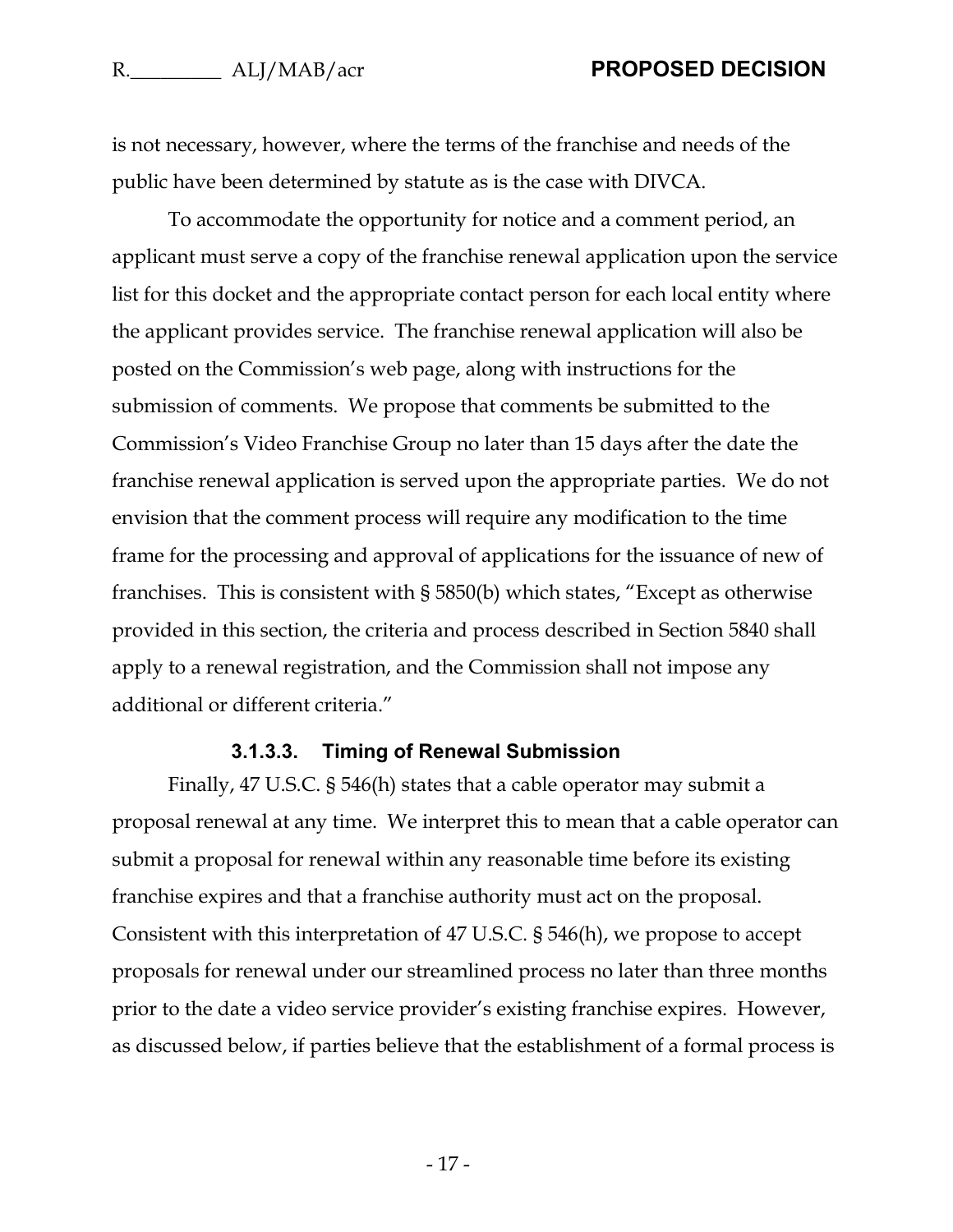<span id="page-18-0"></span>necessary, then this timeline should be adjusted to accommodate the possibility that a video service provider might invoke such a process.

#### **3.1.4. Consistency of the renewal process set forth in § 5850(b) with the federal formal process set forth in 47 U.S.C. § 546(a)-(g)**

As noted above, historically, the vast majority of franchise renewals have been the product of informal negotiations between a franchise authority and a cable operator. Despite the fact that cable operators historically have used the informal process to renew the vast majority of existing franchises, they have often simultaneously invoked the formal process under 47 U.S.C. § 546(a)-(g) to preserve their due process rights in the event that negotiations fail to achieve an agreement before their existing franchise expires. This is because under the federal formal process, a franchise renewal cannot be denied unless certain conditions are met and because the process guarantees cable operators the right to appeal a decision to deny renewal.<sup>38</sup>

However, the federal formal process represents a substantial departure from the renewal process DIVCA explicitly contemplates. In contrast to the renewal process envisioned by DIVCA, the federal formal process conditions renewal of an existing franchise on a procedurally-intensive review of a video service provider's past performance under its existing franchise as well as an assessment of the video service provider's plans to meet the future cable related needs of the communities the video service provider serves. 39 Moreover, because the formal process potentially requires the Commission to make findings

<sup>38</sup> 47 U.S.C. § 546.

<sup>39</sup> 47 U.S.C. § 546; Cal. Pub. Util. Code § 5850.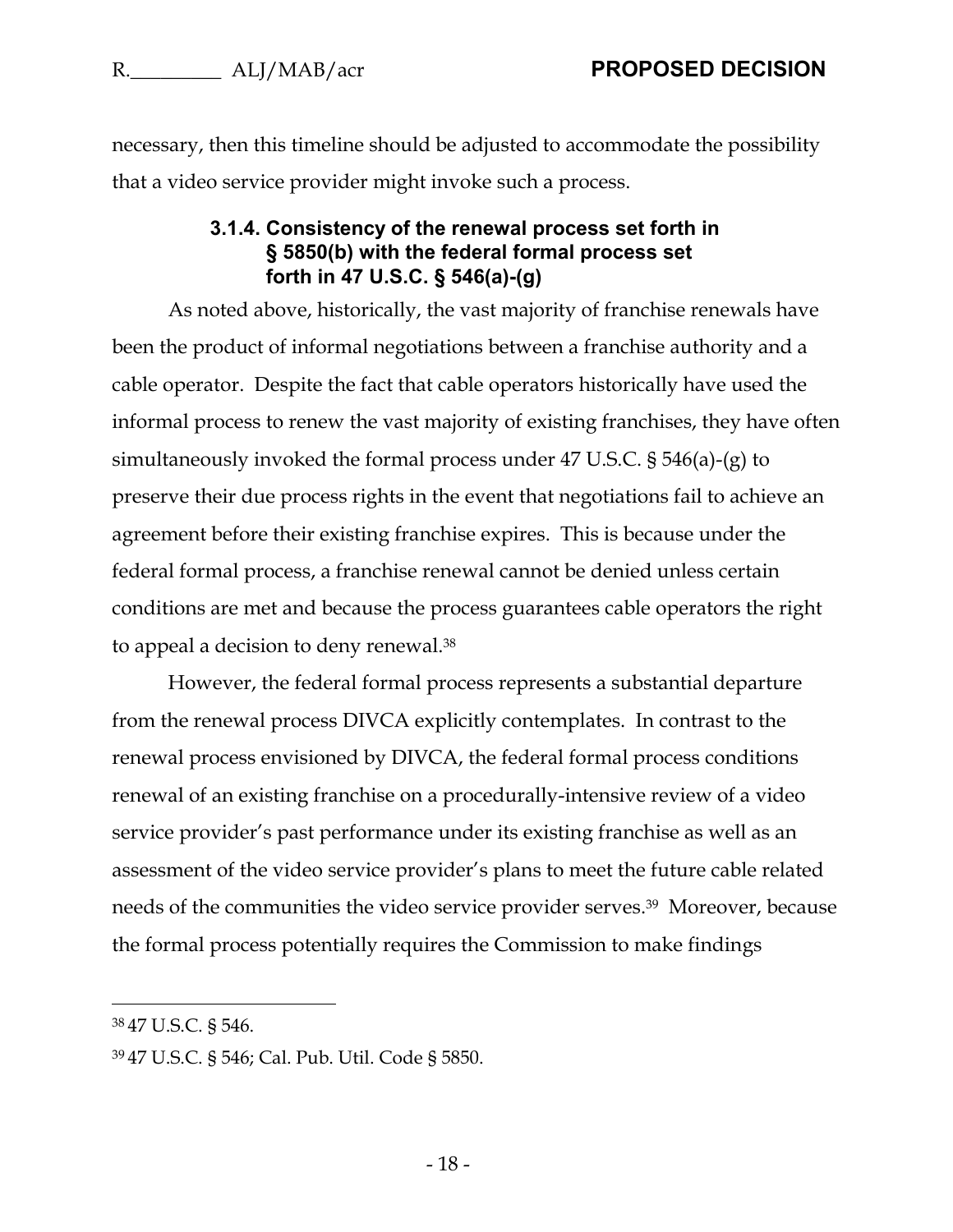regarding all aspects of a video service provider's franchise operations under DIVCA, it is a challenge to implement in a manner that preserves DIVCA's division of regulatory authority between the Commission and local entities.<sup>40</sup>

We believe that it is unlikely that a video service provider would choose the formal process over the renewal process contemplated by DIVCA because the renewal process envisioned by DIVCA does not require any assessment of the future cable related needs of the community or any review of past performance, other than in cases of violations of final nonappealable court orders. Moreover, even in instances where a video service provider was in violation of a nonappealable court order, we question the value of a video service provider invoking the formal process. This is because a violation of a nonappealable order is sufficient grounds under the formal process for us to deny renewal. In other words, conducting a procedurally intensive formal process would be a superfluous exercise.

We do not suggest that the federal formal process is not required; it is a video service provider's right under federal law to request such a proceeding. However, federal law does not *mandate* the use of the formal process. Given that we do not foresee a situation in which a video service provider would invoke such a procedure in light of the renewal process DIVCA contemplated, and given the difficulties and considerable demands that would be placed upon the Commission's resources in establishing such a procedure, we do not think it is necessary at this time to establish rules for such a process.<sup>41</sup>

<sup>40</sup> 47 U.S.C. § 546(d).

<sup>41</sup> Although the Commission has the discretion under 47 U.S.C. § 546(a)(1) to invoke the formal process, to do so would result in a departure from the streamlined renewal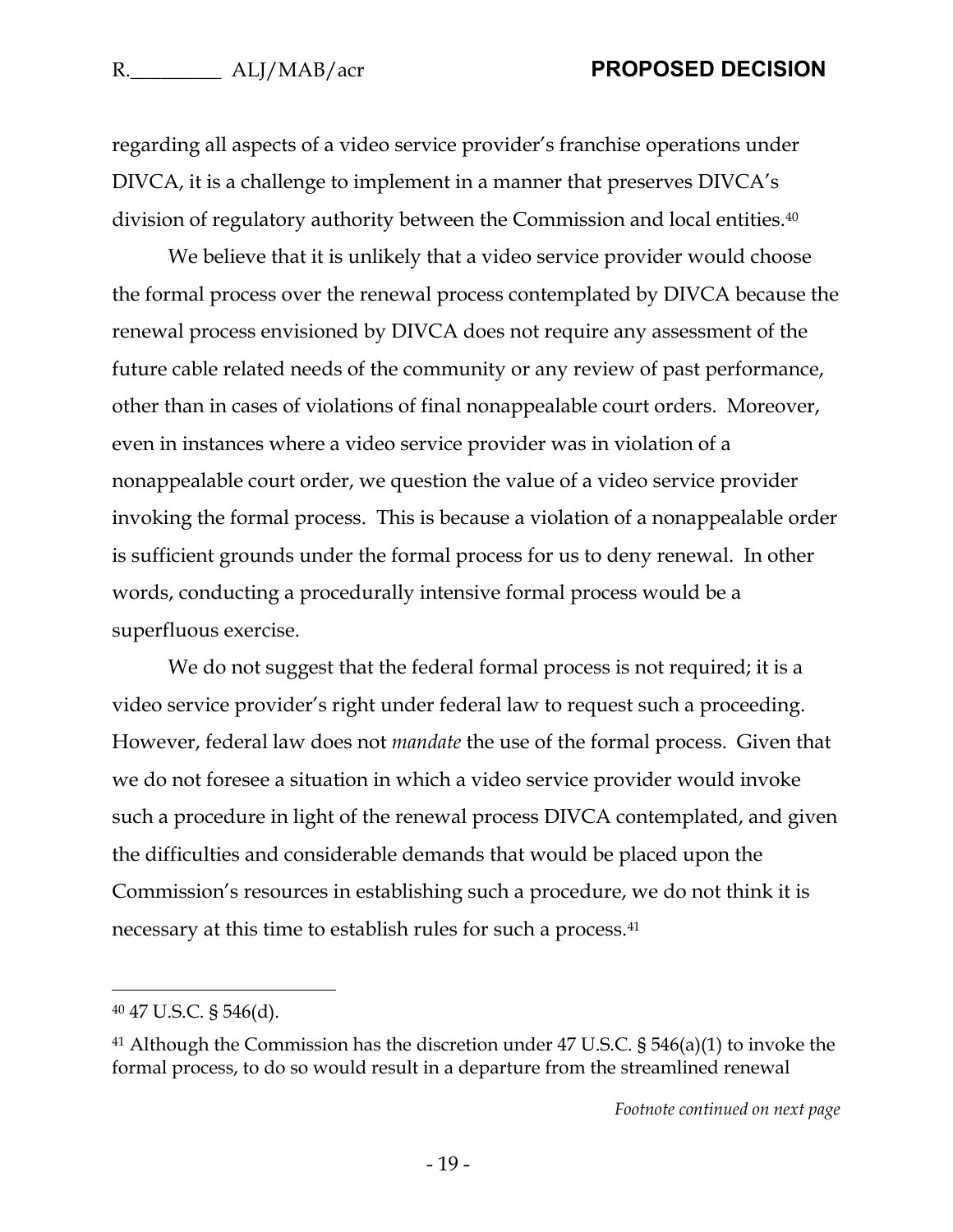Nonetheless, parties may recommend a formal process, with a supporting practical and legal rationale and details on how such a process would be implemented in a manner that is consistent with our procedures, the requirements of DIVCA, and 47 U.S.C. § 546(a)-(g). In addition, parties should address the issues listed below.

#### **3.1.4.1. Division of Regulatory Authority Between the Commission and Local Entities**

As stated previously, pursuant to the formal process, the Commission would be required to issue a written decision on potentially every aspect of the video service provider's performance under DIVCA, including those which DIVCA grants local entities exclusive authority to regulate.42 Parties should therefore comment on how DIVCA's division of regulatory authority between

process which Pub. Util. Code § 5850(b) envisions as the exclusive means for renewing a state issued franchise. In addition, since the formal process requires a review of the video service provider's performance of the franchise terms, the Commission would be voluntarily injecting itself into a potential conflict between video service providers and local entities on issues over which it has no regulatory authority under DIVCA, such as franchise fees and PEG requirements. Finally, a video service provider is entitled to renewal under DIVCA's streamlined process if the video service provider's franchise renewal application is complete and it is not in violation of a final nonappealable court order. For these reasons, we do not envision the Commission invoking the formal process outlined in federal law, though the Commission is not precluded from doing so.

<sup>42</sup> Under DIVCA, the Commission is responsible for enforcing requirements with respect to anti-discrimination (Cal. Pub. Util. Code § 5890), reporting (§§ 5920 and 5960) cross subsidization prohibitions (§§ 5940 and 5950) and regulatory fees (§ 401, §§ 440-444, § 5840). Local entities, on the other hand, have exclusive regulatory authority to enforce franchise fee provisions (§ 5860), PEG channel requirements (§ 5870), Emergency Alert System requirements imposed by the FCC (§ 5880), and state and federal customer service and protection standards (§ 5900). In addition, local entities are designated by DIVCA as the lead agencies for any environmental review with respect to network construction, installation, and maintenance in public rights-of-way (§§ 5820 and 5885).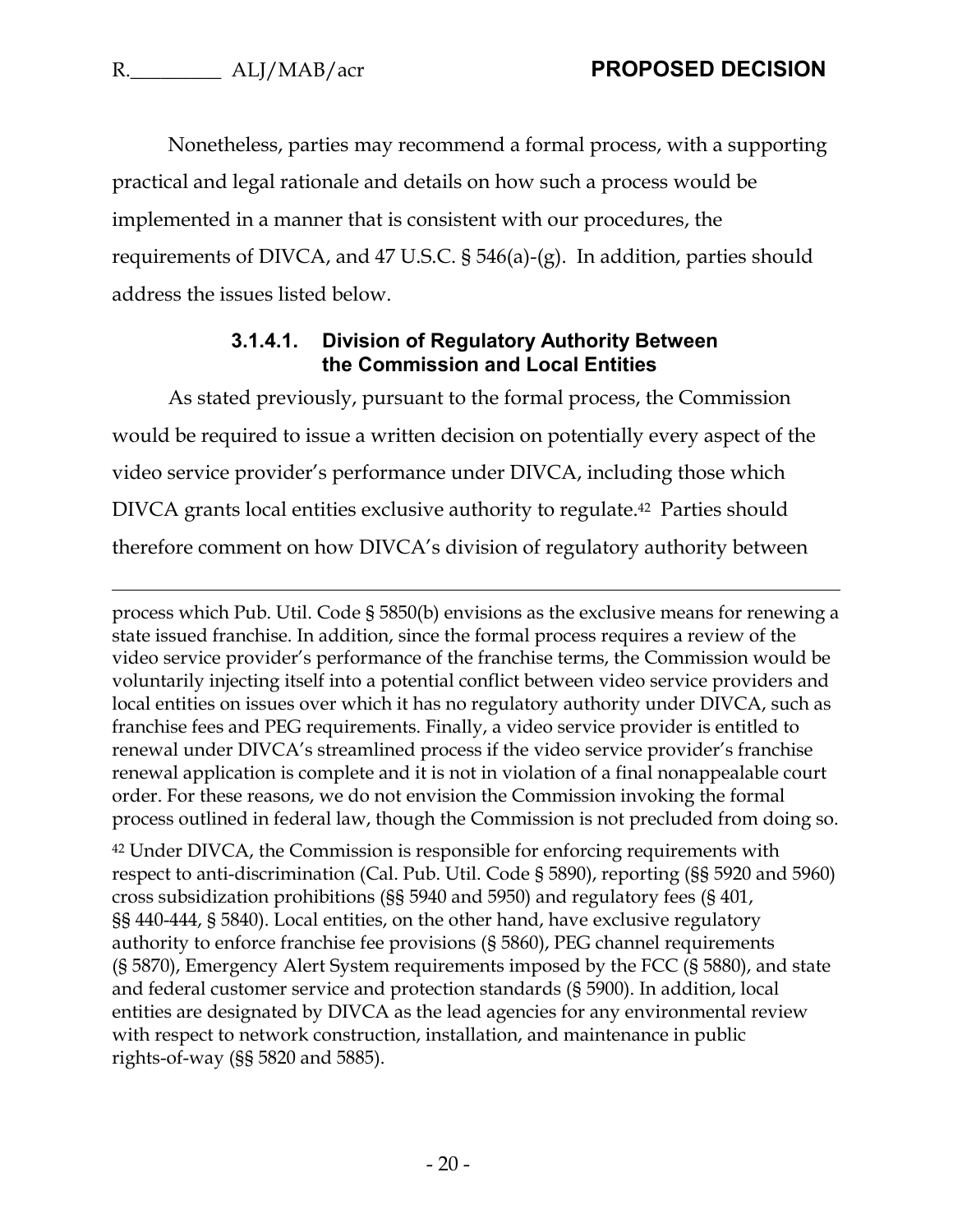the Commission and local entities would be preserved in the context of a formal proceeding.

#### **3.1.4.2. Timing of the Filing of Franchise Renewal Applications**

As discussed above, we propose that video service providers submit franchise renewal applications to the Commission's Video Franchise Group no later than three months prior to the date their franchise is due to expire. If parties believe that the establishment of a formal process is necessary, then this timeline should be adjusted to accommodate the possibility that a video service provider might invoke such a process. If a formal process is requested, we would expect that proposals for renewal under our streamlined process should be submitted 36 months prior to the date a video service provider's existing franchise expires, but not later than three months prior to that date. We expect parties to include comments on the appropriate timeline for renewal in any proposals for a formal process.

#### **3.1.4.3. Reimbursement for Commission Resources Spent on Formal Proceedings**

Section 5850(b) of DIVCA states that the process and criteria for renewal of state franchises shall be the same as that described in § 5840. Section 5840(c) permits the Commission to levy a fee for processing applications for state franchises. While it is unclear whether the Legislature envisioned that some video service providers might request a formal process through § 5840(c), the Legislature intended that costs incurred by the state in granting state franchises should be borne by the video service provider seeking the franchise. Therefore, we tentatively conclude that DIVCA permits us to seek reimbursement for commitment of Commission staff resources to conduct the formal process, if invoked. Depending on the size of the video service provider's franchise, the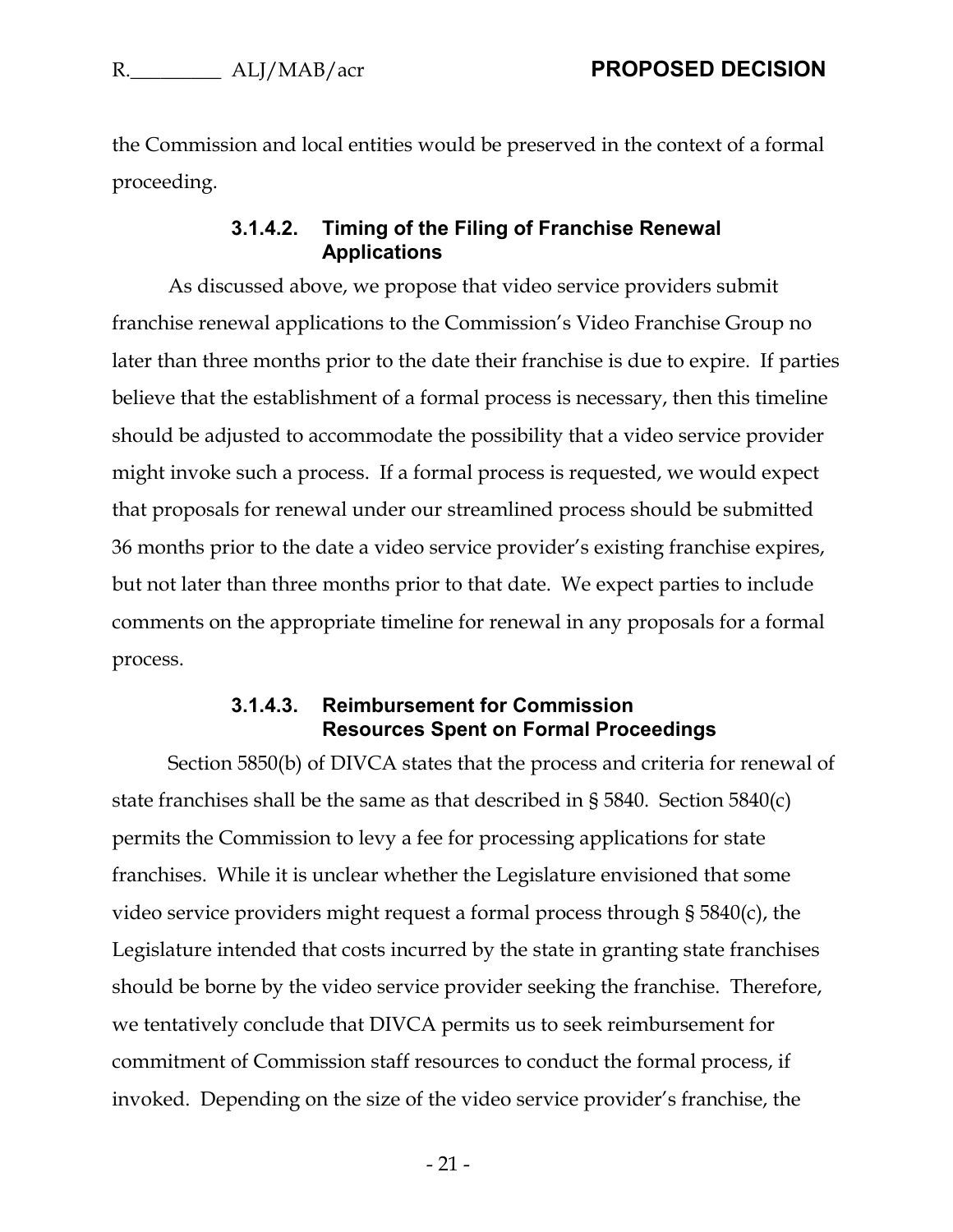cost to the state in terms of Commission staff resources could be quite substantial. The bulk of these costs would be incurred through staff time required to conduct the formal proceedings. Therefore, if a video service provider elects to invoke the formal process, we shall require, at the time it provides written notice of its intent to invoke the process, that it obtain a bond payable to the Commission upon completion of the formal proceeding. We believe that reasonable amount is \$200,000 per 20,000 households in the holder's video franchise area, up to maximum amount of \$1 million. Where a video service provider's franchise renewal application is approved under our streamlined process prior to any action by the Commission on the formal process, the bond would not be called.

#### **3.1.4.4. How the Commencement of Proceedings Described in 47 U.S.C. § 546(a) Would be Initiated and Carried Out**

Under 47 U.S.C. § 546(a)(1)-(2), no later than six months following the date a cable operator submits its written request to invoke the formal process, the franchise authority must commence a proceeding for the purpose of identifying the future cable-related needs of the community and reviewing the performance of the cable operator under its existing franchise. The franchise authority is required to provide public notice of the proceeding and afford the public with adequate opportunity to participate.<sup>43</sup>

Comments should include details on how the public, interested third parties, affected local entities, and DRA would be provided an opportunity to participate in this phase of the proceeding. In particular, we seek comment on the role of local entities in the ascertainment process given that they have

<sup>43</sup> 47 U.S.C. § 546(a).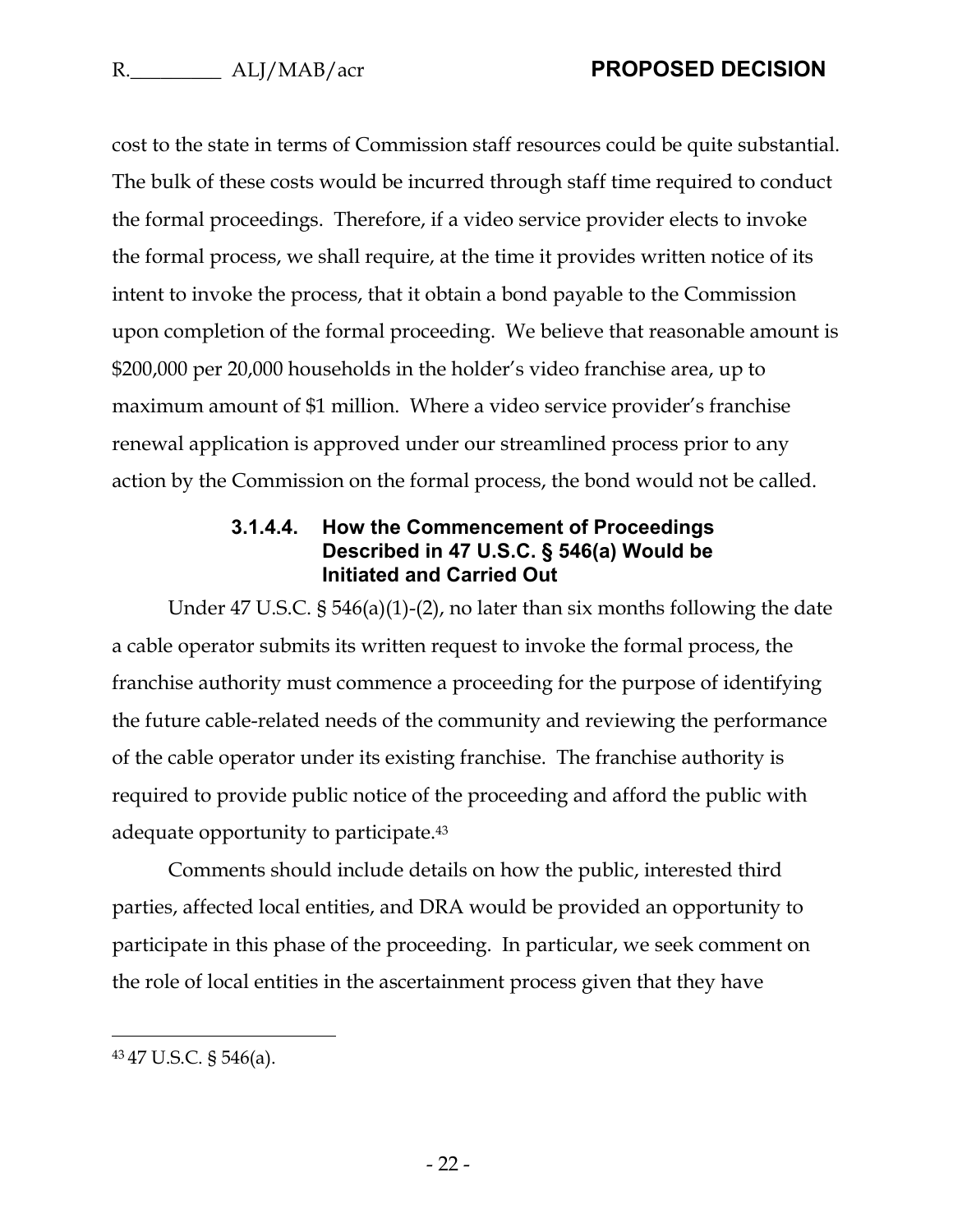exclusive enforcement authority over many provisions of DIVCA and have unique access to data relevant to assessing a video service provider's performance with respect to the obligations imposed by these provisions. Parties should also comment on how the results of this ascertainment phase are to be reflected in the subsequent phase of the formal proceeding and to what extent the Commission is bound by the results of this proceeding in that next phase, where the Commission requests a proposal from the video service provider. Parties should also address whether at the close of the ascertainment phase of the proceeding, the franchise authority is obligated to issue a report or decision identifying the issues to be considered as part of the next phase of the formal process, and whether parties should have the opportunity to comment on the issues the franchise authority identifies at the conclusion of the proceeding.

#### **3.1.4.5. Definitions of "Future Cable Related Needs" and "Past Performance Review"**

As indicated above, many of the difficulties associated with incorporating the formal process into our rules for a renewal are a function of how broadly "future cable needs" and "past performance review" are defined.

A central element of the formal process is the identification of the future cable related needs of the community served under a video service provider's existing franchise. The issue arises within the formal process in the "ascertainment phase" in which the public and the franchise authority identify these needs.44 It arises again following the ascertainment phase when the video service provider is required to submit a proposal to the franchise authority that is

<sup>44</sup> 47 U.S.C. § 546(a).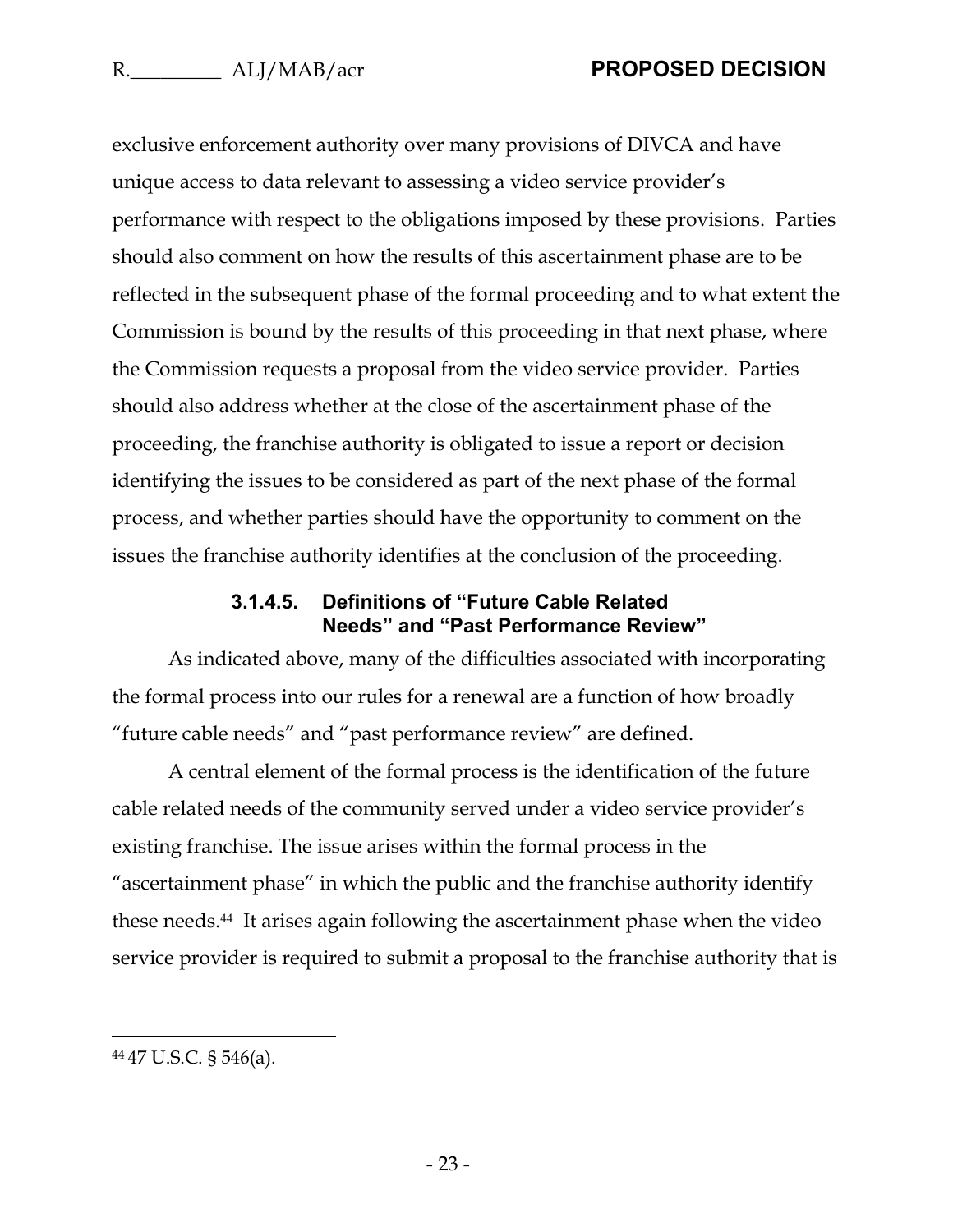aimed at meeting the needs that were identified in the ascertainment phase.<sup>45</sup> Renewal of a franchise is also conditioned on a finding by the franchise authority that the cable operator has complied with all the material terms of its existing franchise and with applicable law.<sup>46</sup> The past performance of a video service provider is considered in each phase of the formal process along with the consideration of future cable related needs of the community.

We seek comment on whether there is a way to define these terms so that a determination made with respect to them is consistent with the requirements of DIVCA, and still provides a meaningful process under federal law. For example, while the issue of future cable related needs of the community must be considered in the context of the formal proceeding, we note that DIVCA has defined the future cable related needs of all communities by establishing a minimum set of requirements which the Legislature found sufficient to meet the needs of all communities when balanced against the competing goal of promoting competition for video and broadband services.47 Indeed, the Legislature found that this latter goal was a matter of statewide concern of sufficient importance to justify placing limits on the demands that individual communities might make on video service providers in the franchising process.<sup>48</sup>

This would suggest that the identification of future cable related needs and the subsequent consideration of a video service provider's plans to meet these needs in the context of 47 U.S.C. § 546(a)-(g) should be limited to the video

<sup>45</sup> 47 U.S.C. § 546(b).

<sup>46</sup> 47 U.S.C. § 546(a)-(g).

<sup>47</sup> Cal. Pub. Util. Code § 5810.

<sup>48</sup> *Id.*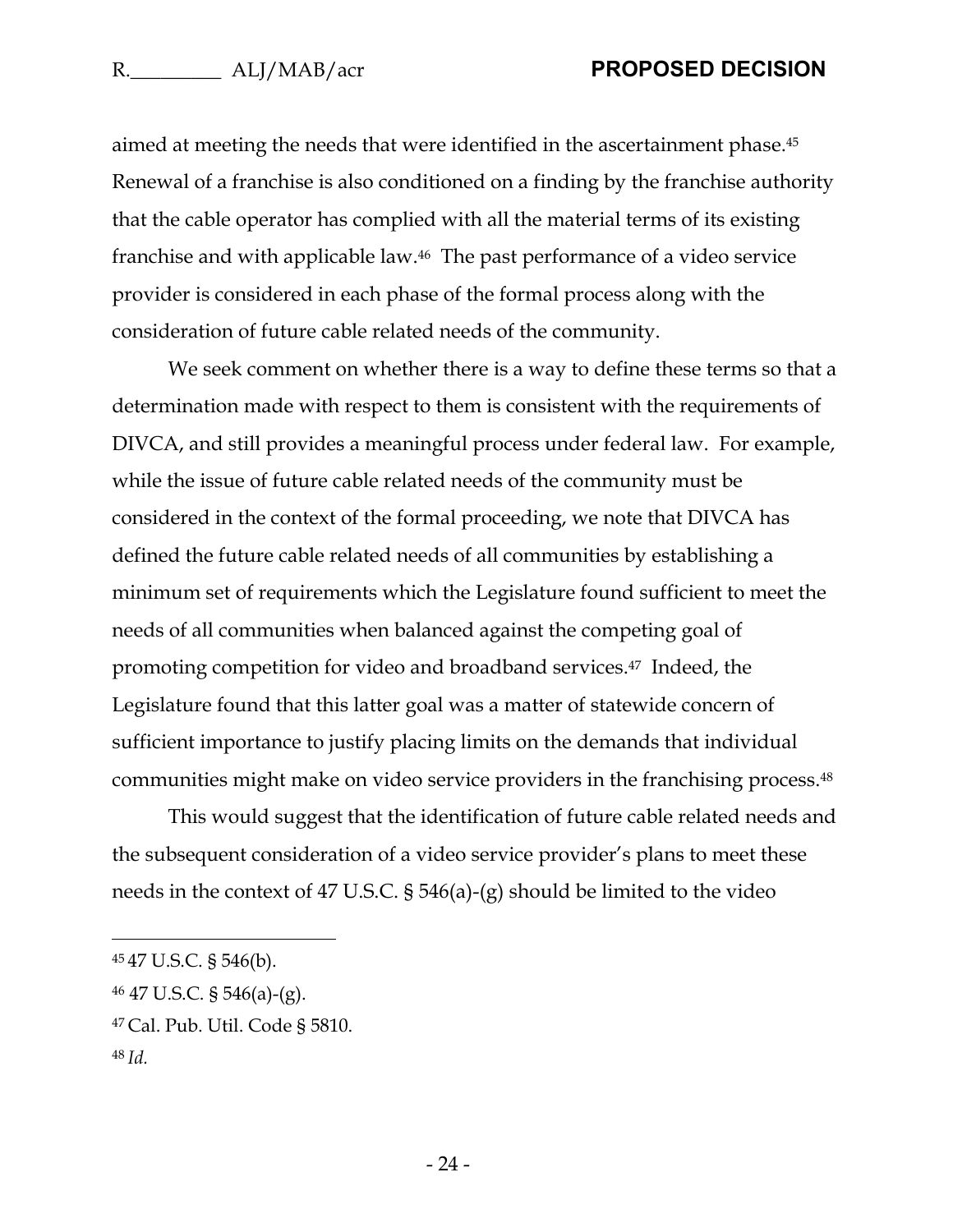service provider's future plans to comply with its obligations under DIVCA. In other words, the formal process should not be an opportunity to expand or limit the obligations of video service providers under DIVCA. Its sole purpose should be to determine whether a video service provider's specific plans are sufficient to meet its obligations under DIVCA over the term of a renewed franchise. We seek comment on whether this definition of future cable related needs is consistent with 47 U.S.C. § 546(a)-(g) and whether our analysis of DIVCA supports this conclusion.

Likewise, it appears that 47 U.S.C. § 546(a)-(g) mandates a review of the performance of the video service provider with respect to all the terms of its existing franchise. However, DIVCA does not envision any review of past performance in the context of the Commission's renewal process, except for the fact that the Commission may not renew a franchise if the video service provider is in violation of a final nonappealable court order.<sup>49</sup> We believe that the Legislature limited the scope of the review of past performance in order to balance its goal of promoting competition for video and broadband services with the need to hold video service providers accountable for their performance under their existing franchises.50 In the interests of promoting competition, it eliminated the protracted and resource-intensive reviews of a video service provider's entire past performance under its existing franchise that historically had been part of the renewal process. However, to achieve a basic level of accountability for past performance, the Legislature determined that the Commission should not renew a video franchise if the video service provider

<sup>49</sup> Cal. Pub. Util. Code § 5840(b).

<sup>50</sup> Cal. Pub. Util. Code § 5810.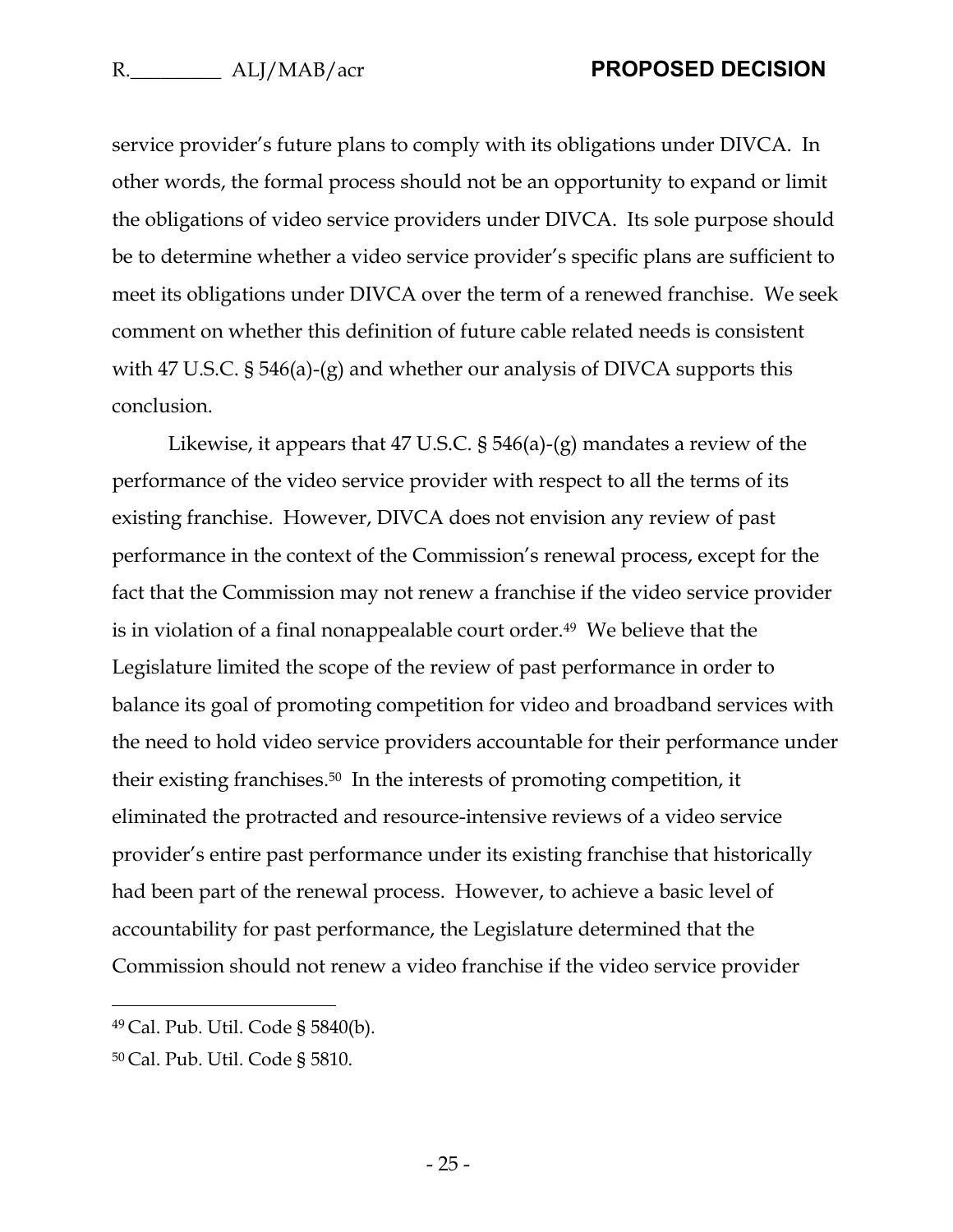were found to be in violation of a final nonappealable court order. If parties provide comment on establishing a formal process, we ask if it would be consistent with 47 U.S.C. § 546(a)-(g) to interpret the past performance review under the formal process as applying only to violations of final nonappealable court orders. If not, parties should provide alternative definitions of these terms and explain how they would be incorporated into the formal process in a manner that would be consistent with federal law and DIVCA.

#### **3.1.4.6. Submission of Renewal Proposals, Renewal, and Preliminary Assessment of Nonrenewal**

Under 47 U.S.C. § 546(b)-(c), at any point following the completion of the proceeding described in subsection (a), a cable operator may submit a renewal proposal on its own initiative or in response to a request for renewal proposal by the franchising authority. If the franchise authority requests the proposal, it can specify what must be included in it and when it must be submitted.<sup>51</sup> Once the proposal has been submitted, the franchise authority must provide "prompt" public notice. <sup>52</sup> Within four months after submission of the proposal, the franchise authority must either renew the cable operator's franchise or issue a preliminary assessment that the franchise should not be renewed.53 Proposals should describe in detail how to initiate and carry out the proceedings described in 47 U.S.C. §§ 546(b) and (c).

We note that historically, a franchise authority and a cable operator have often used the four-month period following the submission of the renewal

<sup>51</sup> 47 U.S.C. § 546(b).

<sup>52</sup> 47 U.S.C. § 546(c).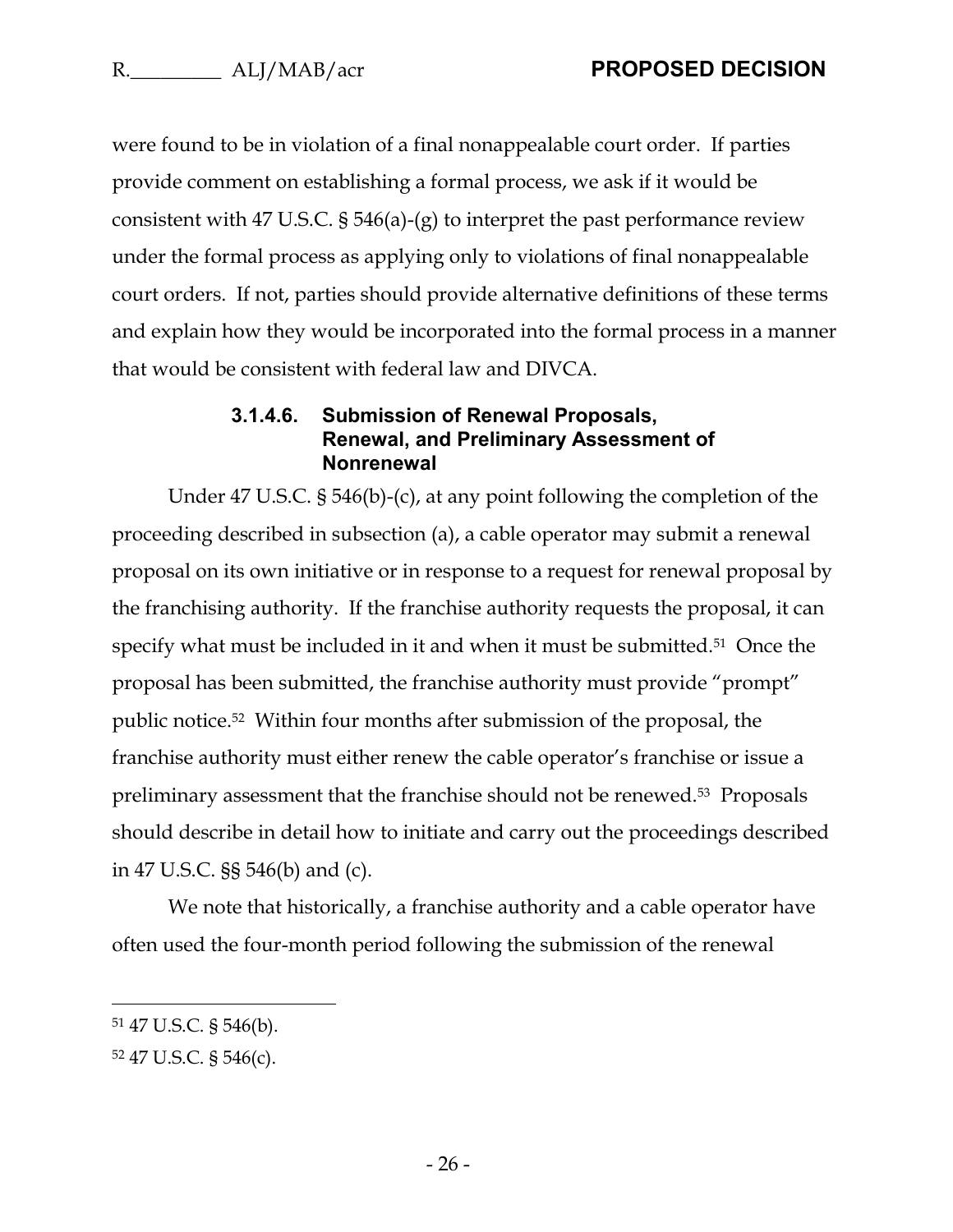proposal to reach a negotiated agreement on disputed issues. If a formal process is established, we seek comment on whether we should do the same. Parties should provide details on how this negotiation process would work, particularly given the division of regulatory authority between the Commission and local entities.54 Parties should also comment on whether the same the rules for approving a settlement agreement between parties in a Commission proceeding should apply to the approval of renewal agreements between Commission and a video service provider.55 Parties should also comment on whether negotiations between the Commission, local entities, and the video service provider should be subject to the same confidentiality rules applicable to Commission settlement negotiations and whether the provisions of any agreement reached between the Commission and a video service provider be non-binding in other Commission renewal proceedings.<sup>56</sup>

#### **3.1.4.7. Administrative Proceeding**

Sections 546(c)-(d) of the Cable Act set forth the requirements for the administrative proceeding which must be conducted by a franchise authority in the event it issues a preliminary assessment denying a cable operator's request for renewal. The purpose of the proceeding is to consider whether: 1) the cable operator has substantially complied with the material terms of the existing franchise and applicable law; 2) the quality of the operator's service has been reasonable to meet community needs; 3) the cable operator has the financial, legal

<sup>53</sup> *Id.*

<sup>54</sup> *See*, Cal. Pub. Util. Code §§ 5800 *et. seq.*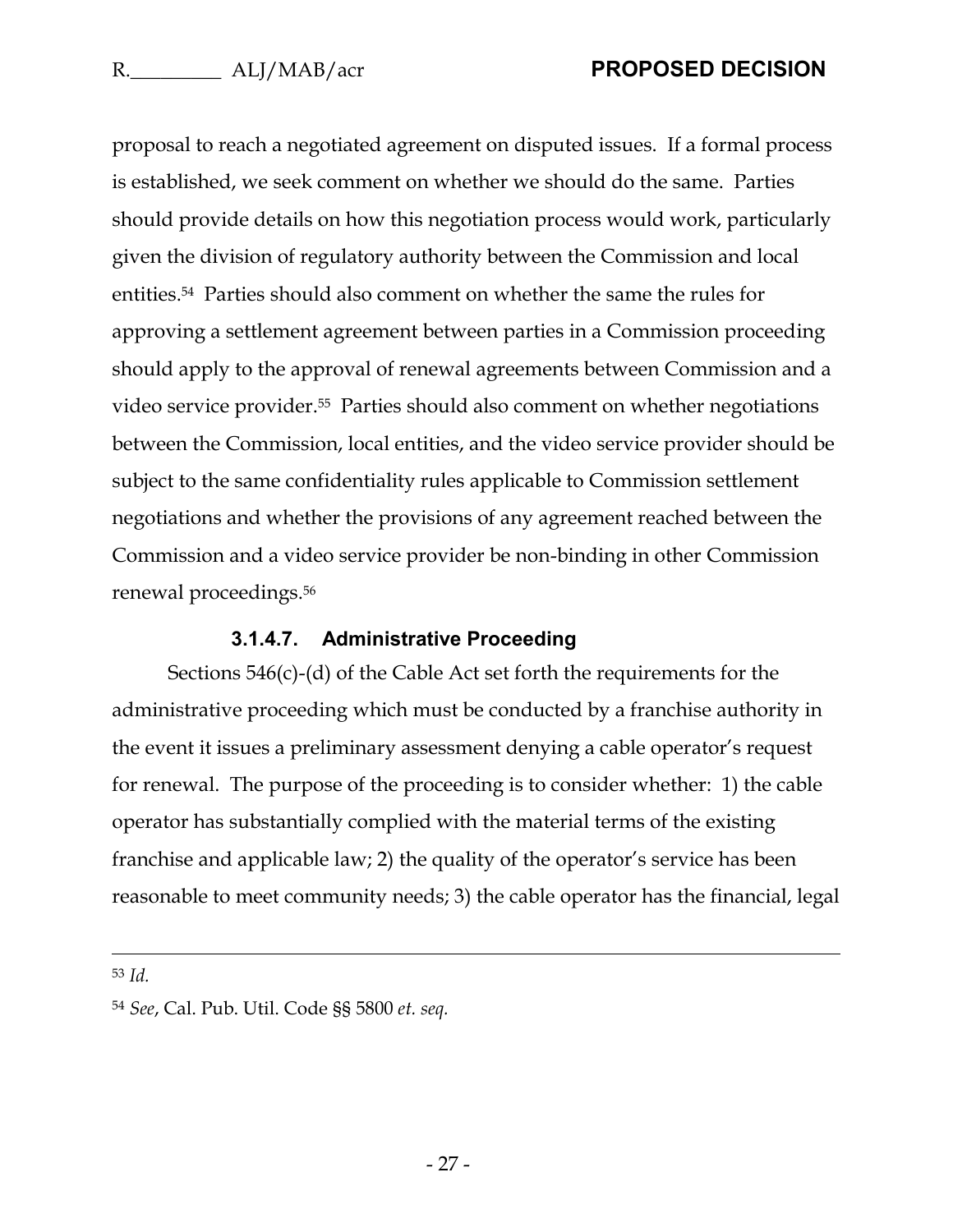and technical ability to provide the services, facilities and equipment set forth in the operator's proposal; and 4) the operators proposal is reasonable to meet future cable related needs and interests of the community taking into account the cost of meeting such needs and interests.57 An adverse finding with respect to any of the four factors is sufficient grounds for denying the video service provider's request for renewal.58 Parties advocating for the establishment of a formal process should include details on how to implement this section. In particular, we seek comment on the use of the Commission's formal application procedure prescribed by Article 2 of the Commission's Rules of Practice and Procedure for these purposes, and whether the opportunity for protest should be eliminated for applications for renewal of an existing franchise, given that the earlier phases of the formal renewal process may have already defined the issues for the formal proceeding.

We also seek comment on whether participation in the administrative proceeding should be limited to the video service provider, local entities within the video service provider's franchise service territory, and DRA.59 On the one hand, while DIVCA designates the Commission as sole franchising authority, it divides regulatory authority over DIVCA requirements between the Commission and local entities. DIVCA also authorizes DRA to advocate on behalf of video

<sup>57</sup> 47 U.S.C. § 546(c).

<sup>58</sup> 47 U.S.C. § 546(d).

<sup>59</sup> Historically, the franchise authority and the cable operator were the only parties that participated in the administrative proceeding. Indeed, neither 47 U.S.C. § 546(c)-(d) nor the associated legislative history make reference to participation in the administrative proceeding by any other parties. On the other hand, neither 47 U.S.C. § 546(c) or (d) expressly limit who can participate in the proceeding.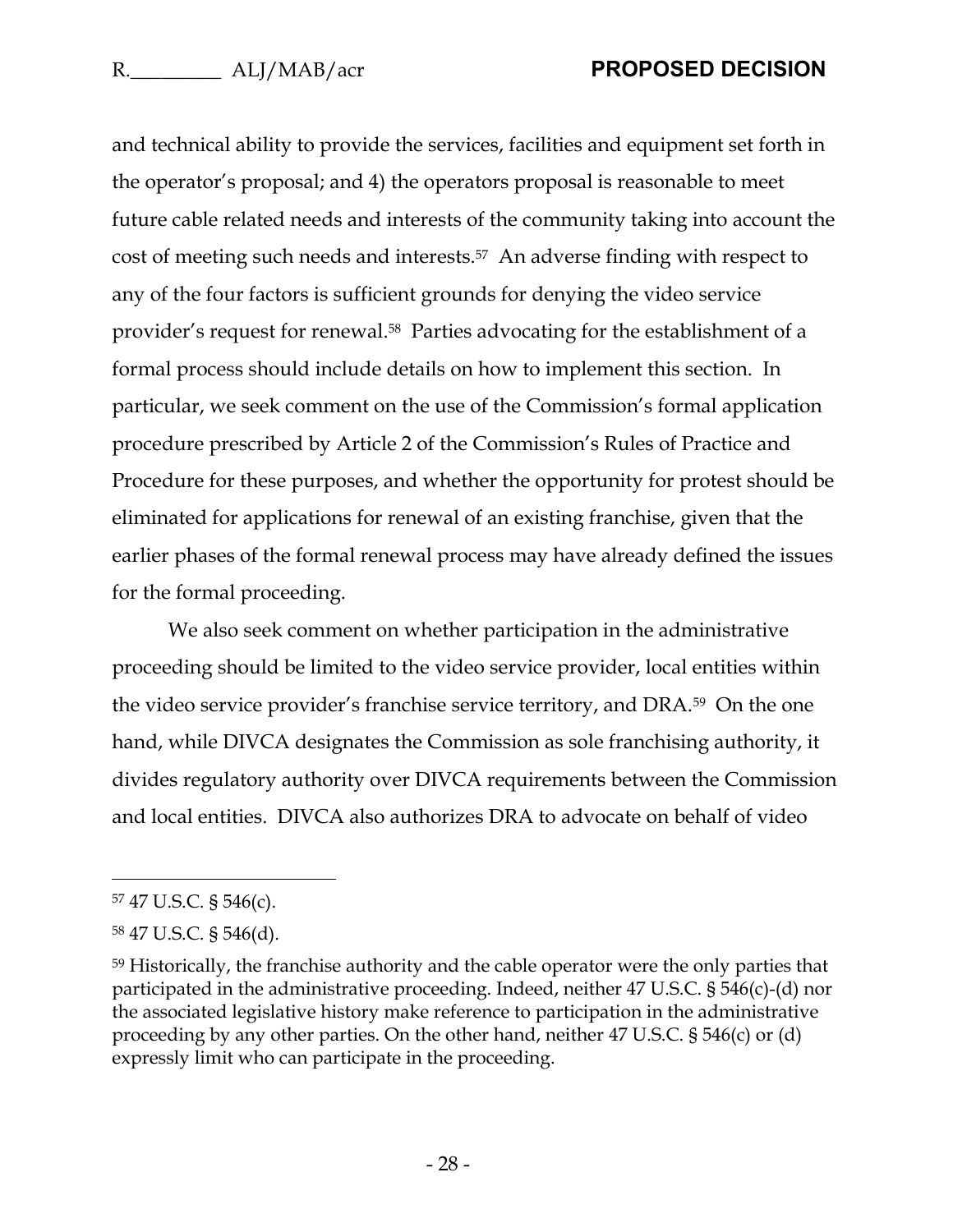subscribers in renewal proceedings.<sup>60</sup> On the other hand, though the Legislature may not have envisioned that a video service provider would invoke the federal formal renewal process, it is clear that DIVCA intended that the process be as streamlined as possible. Given the size of some state issued franchises and the large number of local entities located within them that may elect to participate, the scope of the proceeding could become unmanageable. Parties should present recommendations for managing such potentially expansive proceedings.

#### **3.1.4.8. Adverse Findings With Respect to 47 U.S.C. § 546(d)**

Under 47 U.S.C. § 546(d), the Commission can deny a franchise renewal application if it makes an adverse finding with respect to any of the four criteria set forth in 47 U.S.C. § 546(c)(1)(A)-(D). However, a franchise authority may not base its denial on an adverse finding with respect to the criteria set forth in § 546(c)(1)(A) or (B) unless the franchise authority has provided the video service provider notice and opportunity to cure, or in any case in which the franchise authority has waived its right to object, or the franchise authority fails to object within a reasonable timeframe after receiving written notice from the video service provider of a failure or inability to cure.<sup>61</sup> Parties should include in their comments details on how this provision should be implemented, including how and when such notice should be provided and the contents of such notice.

We also note that 47 U.S.C. § 546(d) states that it is the franchise authority that must provide notice. Under DIVCA, the Commission is the "sole franchising

<sup>60</sup> Cal. Pub. Util. Code § 5900(k).

<sup>61</sup> 47 U.S.C. § 546(d).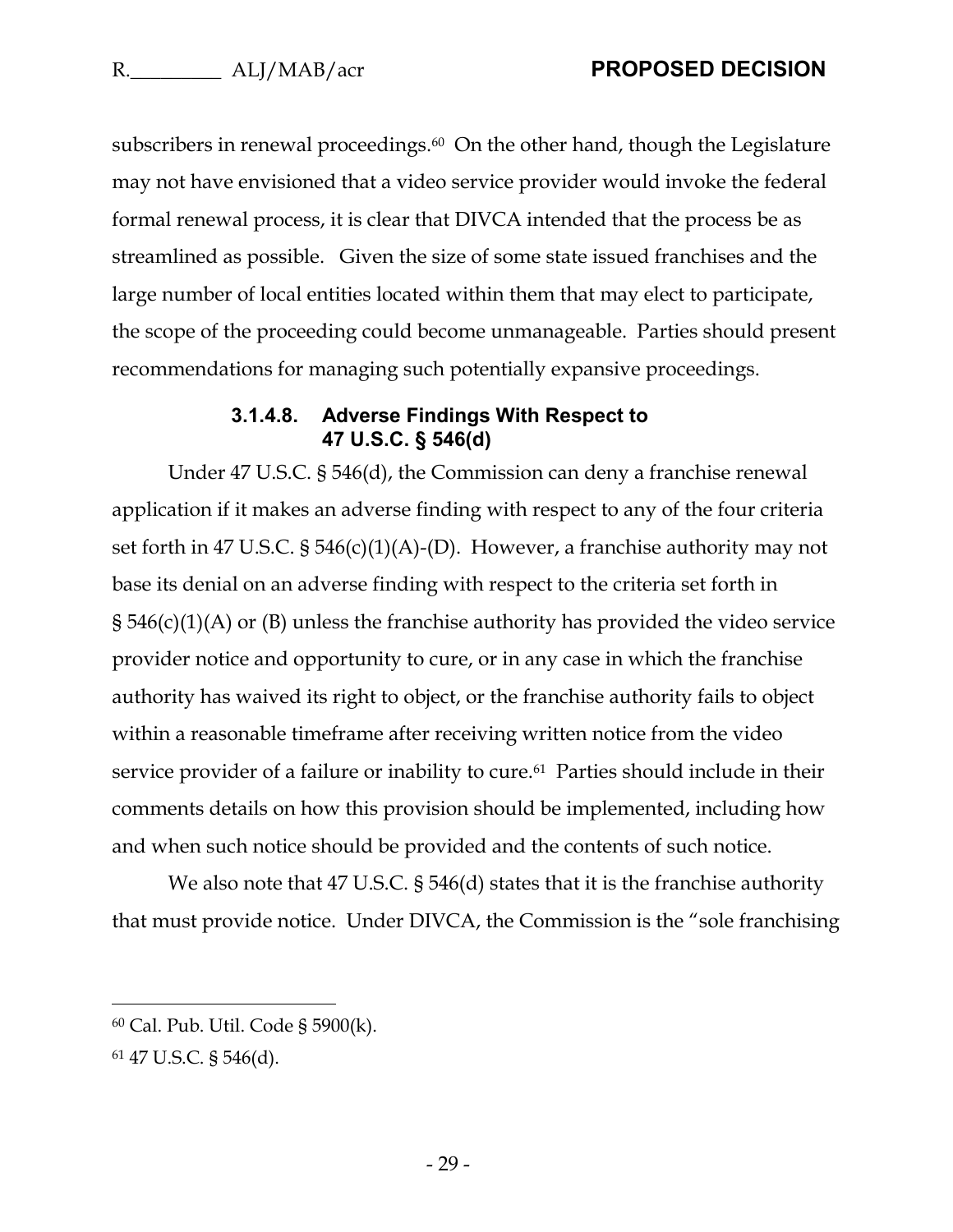authority for state franchises to provide video service."62 We interpret this to mean that Commission is the sole franchising authority with respect to the issuance and renewal of state issued franchises. However, it is not the sole authority with respect to the enforcement of DIVCA's franchise requirements. While local entities are not recognized as franchising authorities, DIVCA nonetheless vests them with some of the powers that were historically only granted to franchising authorities under traditional franchising regimes. To the extent that a local entity has authority to enforce specific DIVCA requirements, such as those related to consumer protection, franchise fees, and PEG access, we ask parties to comment on whether the notice requirement set forth in 47 U.S.C. § 546(d) can be met if such notice has been provided by local entities.

#### <span id="page-30-0"></span>**4. Preliminary Scoping Memo**

This rulemaking will be conducted in accordance with Article 6 of the Commission's Rules of Practice and Procedure.63 As required by Rule 7.3, this order includes a Preliminary Scoping Memo as set forth below.

#### **4.1. Issues**

<span id="page-30-1"></span>The issue to be considered in this proceeding, as discussed above in this Order Implementing Rulemaking (OIR), is the modification of GO 169 in order to establish procedures for implementing the franchise renewal provision of the Digital Infrastructure and Video Competition Act of 2006. In sections 1-3 above, we discussed the subject matter of this rulemaking, which briefly summarized below are:

<sup>62</sup> Cal. Pub. Util. Code § 5840(a).

<sup>63</sup> All references to Rules are to the Commission's Rules of Practice and Procedure.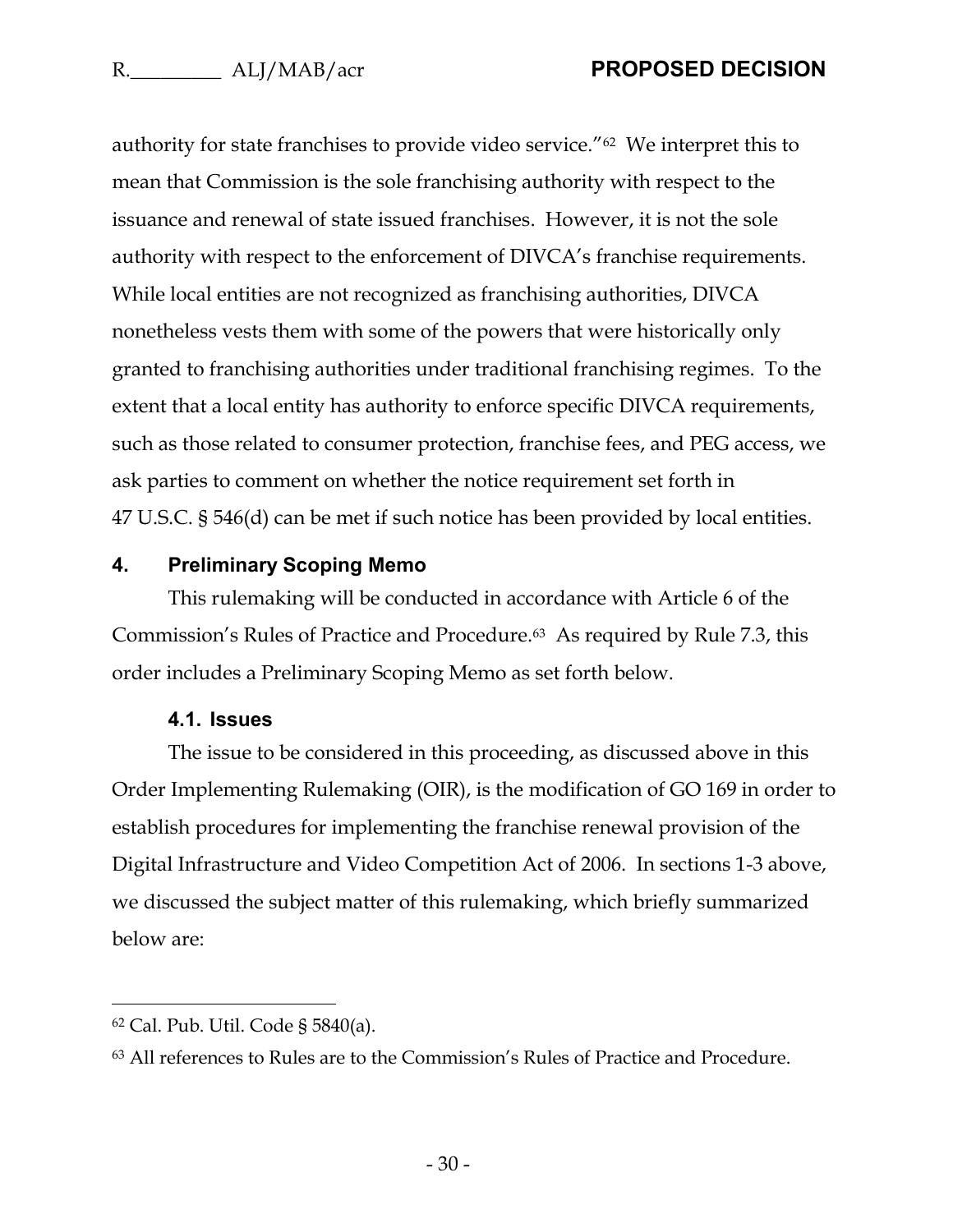- establishing procedures for implementing the franchise renewal provisions of the Digital Infrastructure and Video Competition Act of 2006;
- establishing renewal procedures to reflect DIVCA's requirement that a video service provider's franchise shall not be renewed if it is in violation of a final nonappealable court order, as discussed in section 3.1.3.1 of this OIR;
- establishing procedures for a notice and comment period on franchise renewal applications, as discussed in section 3.1.3.2 of this OIR;
- the timing of franchise renewal application submissions as discussed in section 3.1.3.3 of this OIR;
- whether establishing formal franchise renewal procedures consistent with 47 U.S.C. § 546 is necessary, as discussed in section 3.1.4 of this OIR;
- if a formal franchise renewal procedure consistent with 47 U.S.C. § 546 is necessary, the specific requirements and procedures that should be adopted, including how DIVCA's division of regulatory authority between the Commission and local entities would be preserved in the context of a formal proceeding (section 3.1.4.1); the timing of franchise renewal applications (section 3.1.4.2); the reimbursement for Commission resources spent on formal proceedings (section 3.1.4.3); how the commencement of proceedings described in 47 U.S.C. § 546(a) (ascertainment phase) would be initiated and carried out (section 3.1.4.4); how "future cable related needs" and "past performance review" should be defined (section 3.1.4.5); what procedures should be established for the submission of renewal proposals and preliminary assessment of nonrenewal (section 3.1.4.6); how the administrative proceeding described in 47 U.S.C. § 546(c)-(d) should be implemented, including whether the Commission's formal application procedure prescribed by Article 2 of the Commission's Rules of Practice and Procedure should be used and participation limited (section 3.1.4.7); and how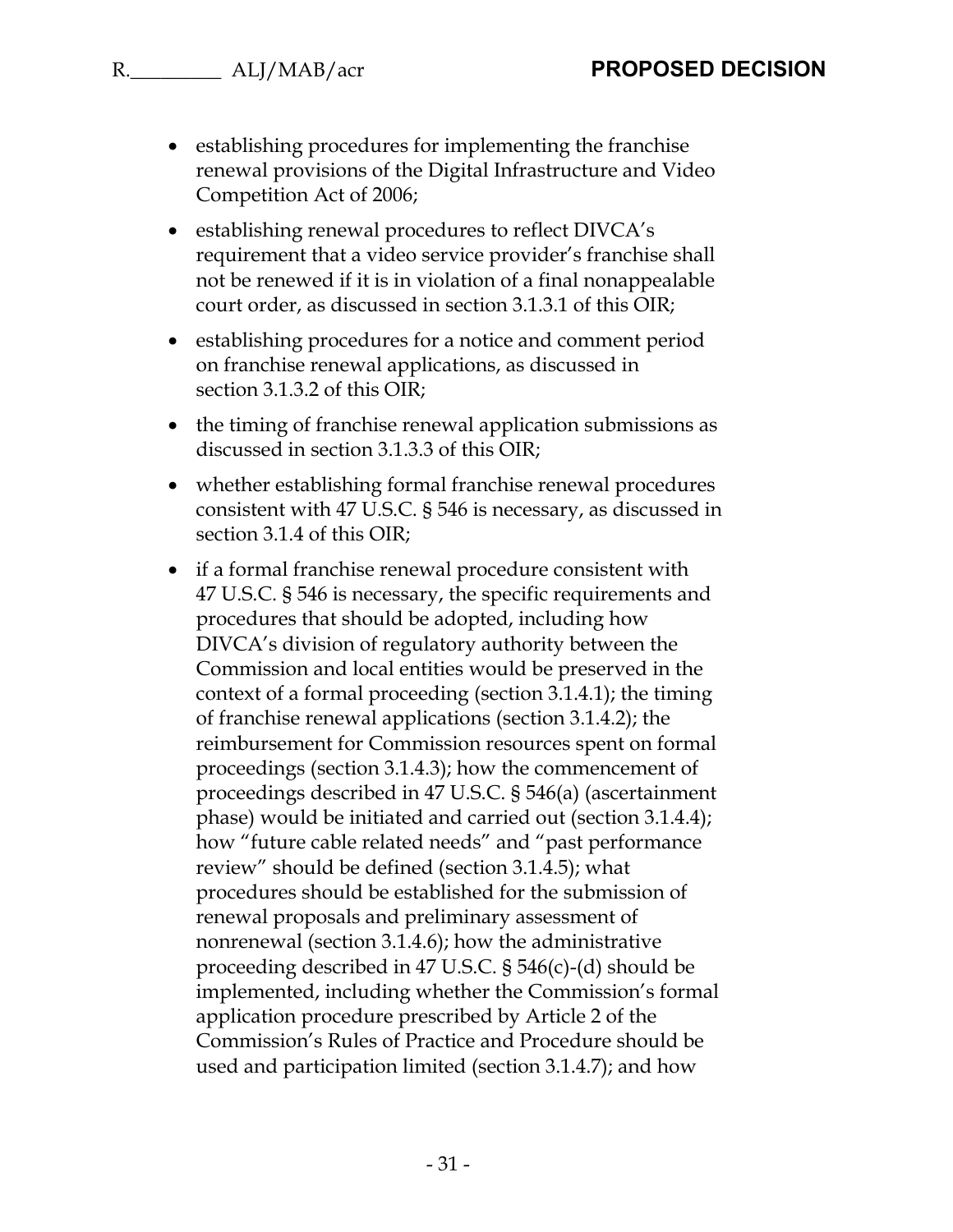the adverse findings and notice procedures in 47 U.S.C. § 546(d) should be implemented (section 3.1.4.8).

In addition to responding to the specific issues and proposals raised herein, parties may offer suggestions of their own or modifications to the proposals. The Assigned Commissioner has discretion to add the suggestions or modifications in finalizing the Scoping Memo and may provide for further comment, as appropriate.

#### <span id="page-32-0"></span>**4.2. Category of Proceeding and Need for Hearing**

Rule 7.1(d) requires that an OIR preliminarily determine the category of the proceeding and the need for hearing. As a preliminary matter, we determine that this proceeding is a "quasi-legislative" proceeding, as that term is defined in Rule 1.3(d). It is contemplated that this proceeding shall be conducted through written comments without the need for evidentiary hearings.

Anyone who objects to the preliminary categorization of this Rulemaking as "quasi-legislative," or to the preliminary hearing determination, must state the objections in opening comments to this Rulemaking. If the person believes hearings are necessary, the comments must state:

- The specific disputed fact for which hearing is sought;
- Justification for the hearing (e.g., why the fact is material);
- What the party would seek to demonstrate through a hearing; and
- Anything else necessary for the purpose of making an informed ruling on the request for hearing.

After considering any comments on the Preliminary Scoping Memo, the assigned Commissioner may issue a final Scoping Memo that, among other things, will make a final category determination; this determination is subject to appeal as specified in Rule 7.6(a).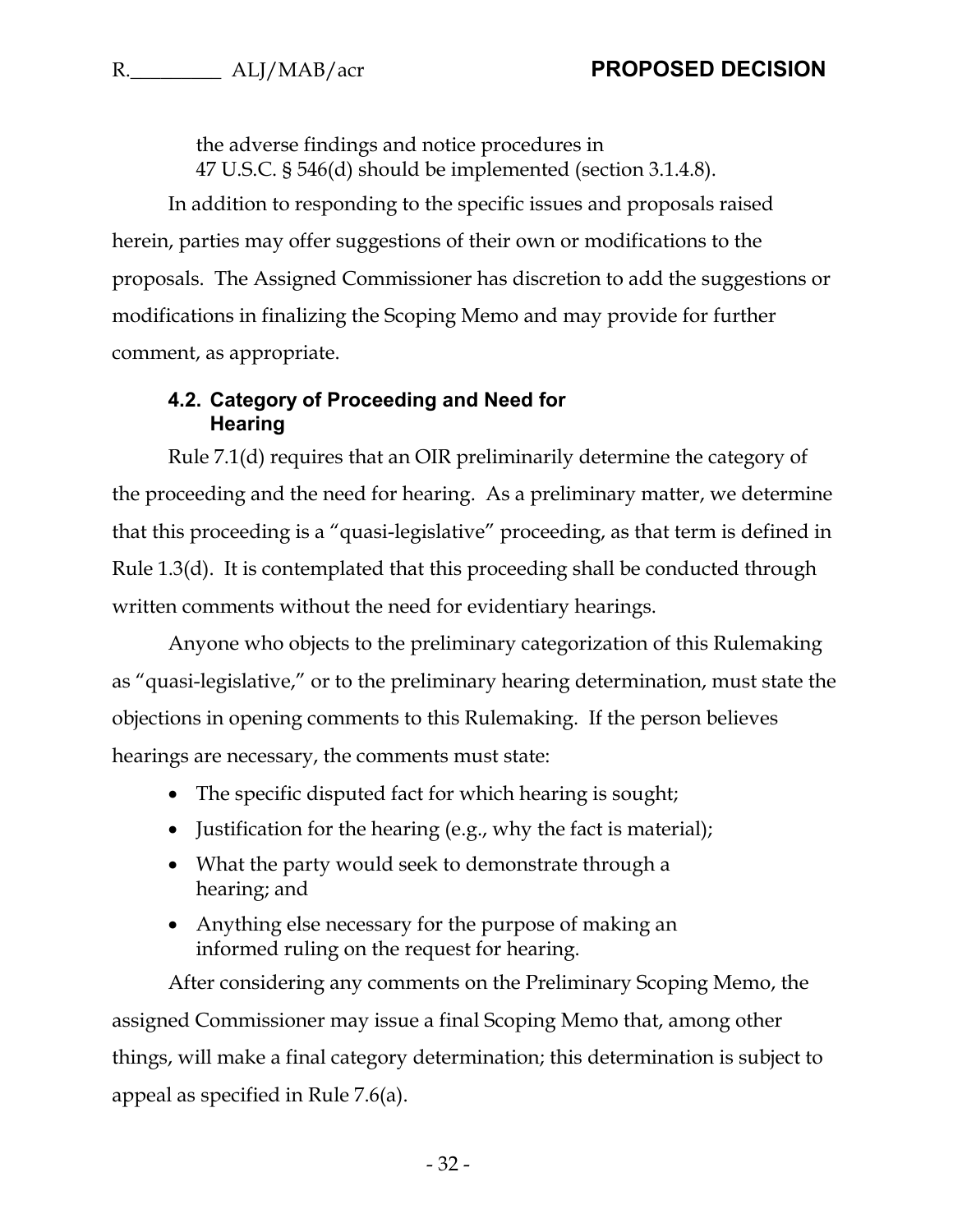### **4.3. Schedule**

<span id="page-33-0"></span>For purposes of meeting the scoping memo requirements, and to expedite the proceeding, we establish the following preliminary schedule:

| <b>DATE</b>   | <b>EVENT</b>                                |
|---------------|---------------------------------------------|
| May 14, 2013  | Deadline for requests to be on service list |
| May 24, 2013  | Initial Comments filed and served           |
| June 10, 2013 | Reply Comments filed and served             |
| <b>TBD</b>    | <b>Prehearing Conference</b>                |
| TBD           | Scoping Memo                                |

The assigned Commissioner through his/her ruling on the scoping memo and subsequent rulings, and the assigned Administrative Law Judge (ALJ) by ruling with the assigned Commissioner's concurrence, may modify the schedule as necessary during the course of the proceeding. The assigned Commissioner or assigned ALJ may, if it appears useful, convene a prehearing conference following the opening and reply comments.

We anticipate this proceeding will be resolved within 18 months from the issuance of the scoping memo.

### <span id="page-33-1"></span>**5. Service List and Subscription Service**

The temporary service list for this proceeding shall be the service list from Rulemaking 06-10-005, the last proceeding that adopted rules and procedures for DIVCA. In addition, this OIR shall be served on all holders of state-issued franchises, local entities located in the service areas of existing franchise holders, a list of California cable television companies provided by the California Cable Television and Telecommunications Association, the California League of Cities, the California State Association of Counties, and a list of city attorneys for each California city provided by the California League of Cities.

On or before May 14, 2013, any person or representative of an entity seeking to become a party to this Rulemaking (i.e., actively participate in the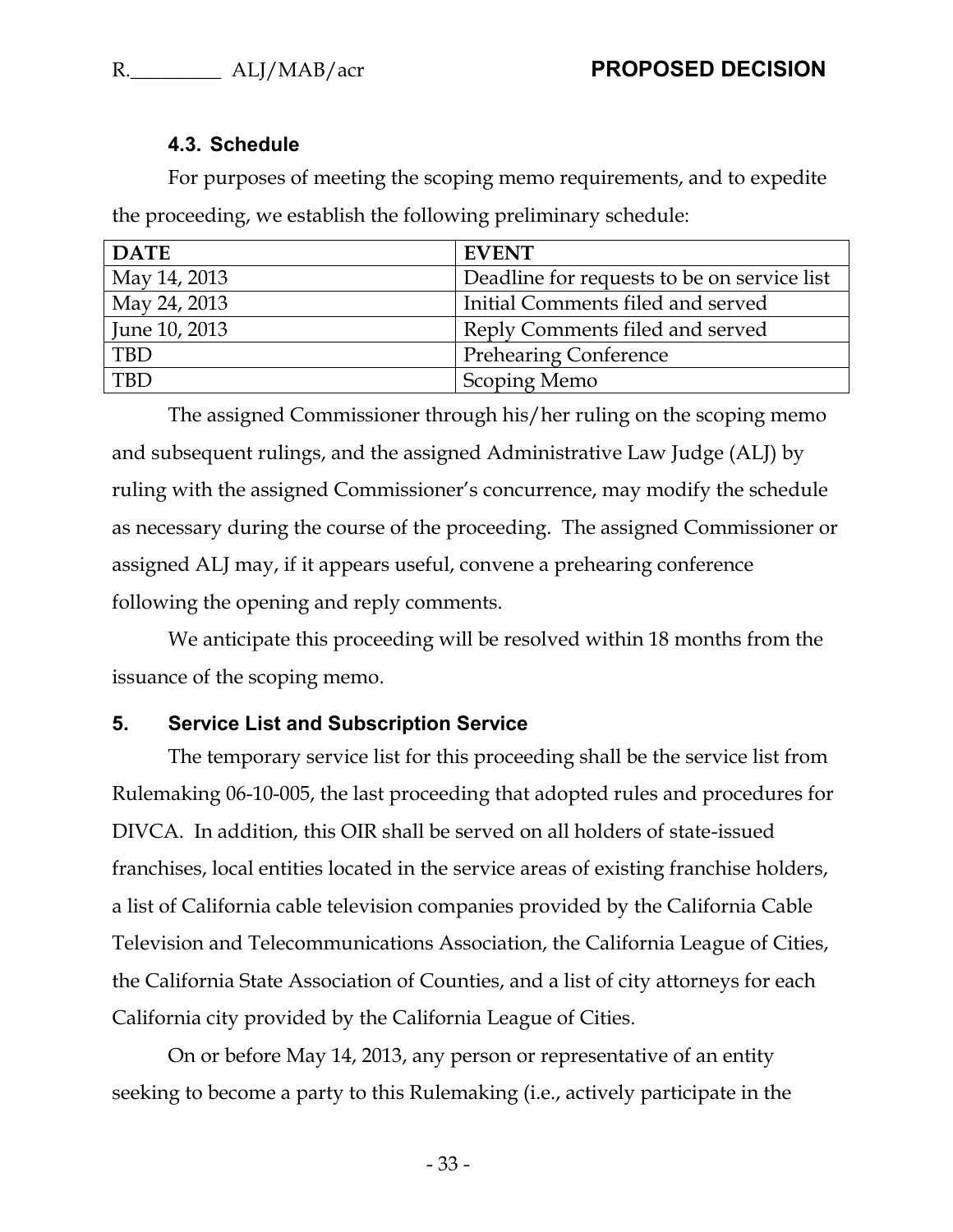proceeding by filing comments or appearing at workshops) should send a request to the Commission's Process Office, 505 Van Ness Avenue, San Francisco, California, 94102 (or <u>Process Office@cpuc.ca.gov</u>) to be placed on the official service list. Individuals seeking only to monitor the proceeding (i.e., but not participate as an active party) may request to be added to the service list as "Information Only." Requests to the added to the service list should include the following information:

- Docket Number of the OIR;
- Name and Party Represented, if Applicable;
- Postal Address;
- Telephone Number;
- E-mail Address; and
- Desired Status (Party or "Information Only").

The service list will be posted on the Commission's website,

### www.cpuc.ca.gov soon thereafter.

The Commission has adopted rules for the electronic service of documents related to its proceedings, Rule 1.10, available on our website at http://www.cpuc.ca.gov/PUBLISHED/RULES\_PRAC\_PROC/44887.htm. We will follow the electronic service protocols adopted by the Commission in Rule 1.10 for all documents, whether formally filed or just served.

This Rule provides for electronic service of documents, in a searchable format, unless the appearance or state service list member did not provide an e-mail address. If no e-mail address was provided, service should be made by United States mail. In this proceeding, concurrent e-mail service to all persons on the service list for whom an e-mail address is available will be required,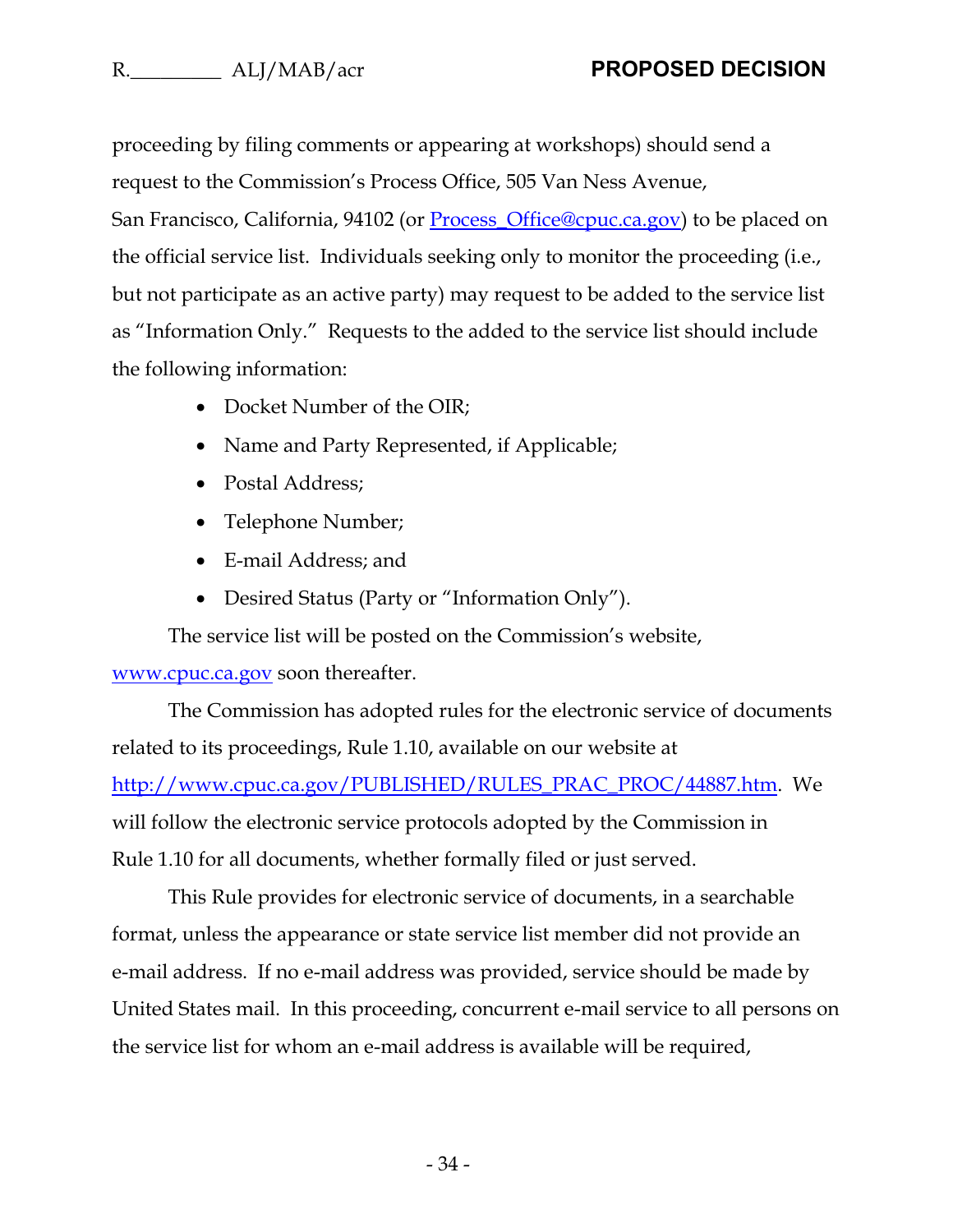including those listed under "Information Only." Parties are expected to provide paper copies of served documents upon request.

E-mail communication about this OIR proceeding should include, at a minimum, the following information on the subject line of the e-mail: R. [xx xx xxx] – OIR on Digital Infrastructure and Video Competition Act. In addition, the party sending the e-mail should briefly describe the attached communication; for example, "Comments." Paper format copies, in addition to electronic copies, shall be served on the assigned Commissioner and the ALJ.

This Rulemaking can also be monitored through the Commission's document subscription service; subscribers will receive electronic copies of documents in this Rulemaking that are published on the Commission's website. There is no need to be on the service list in order to use the subscription service. Instructions for enrolling in the subscription service are available on the Commission's website at <u>http://subscribecpuc.cpuc.ca.gov/</u>.

#### <span id="page-35-0"></span>**6. Public Advisor**

Any person or entity interested in participating in this OIR who is unfamiliar with the Commission's procedures should contact the Commission's Public Advisor in San Francisco at (415) 703-2074 or (866) 849-8390 or e-mail [public.advisor@cpuc.ca.gov;](mailto:public.advisor@cpuc.ca.gov) or in Los Angeles at (213) 576-7055 or (866) 849-8391, or e-mail [public.advisor.la@cpuc.ca.gov.](mailto:public.advisor.la@cpuc.ca.gov) The TTY number is (866) 836-7825.

#### <span id="page-35-1"></span>**7. Intervenor Compensation**

Pursuant to D.07-03-014, conclusion of Law 147, DIVCA does not allow the Commission to order a grant of intervenor compensation in this proceeding.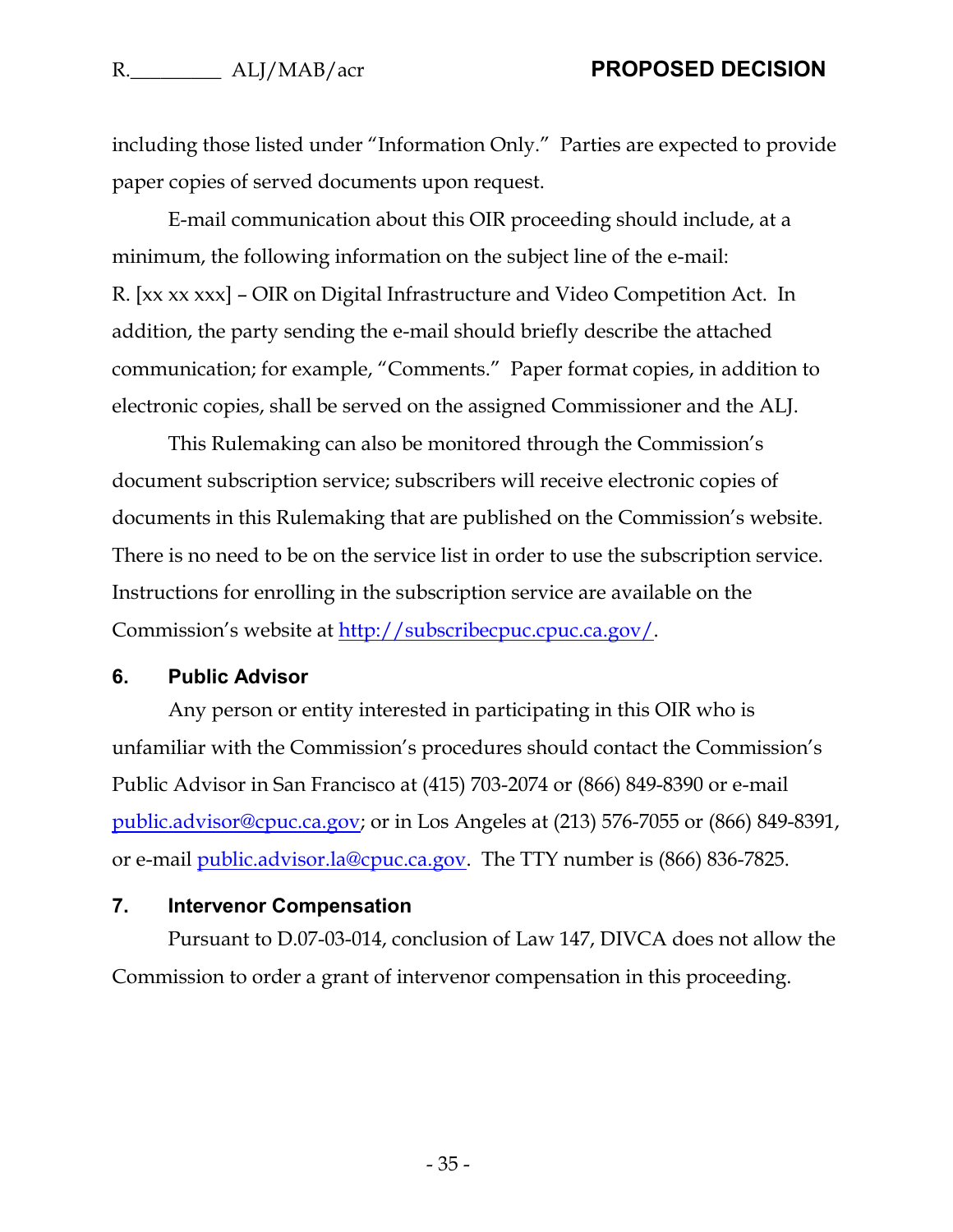#### <span id="page-36-0"></span>**8.** *Ex Parte* **Communications**

*Ex parte* communications are defined in Rule 8.1. In quasi-legislative proceedings such as this one, ex parte communications are allowed without restriction or reporting requirement as set forth in Rule 8.3.

#### Therefore **IT IS ORDERED** that:

1. An Order Instituting Rulemaking is instituted on the Commission's own motion for the purpose of amending General Order 169 and establishing procedures for implementing the franchise renewal provision of the Digital Infrastructure and Video Competition Act of 2006.

2. This Rulemaking is preliminarily determined to be a quasi-legislative proceeding, as that term is defined in Rule 1.3(d), and it is preliminarily determined that no hearings are necessary.

3. The temporary service list for this proceeding shall be the service list from Rulemaking 06-10-005, the last proceeding that adopted rules and procedures for the Digital Infrastructure and Video Competition Act of 2006. In addition, this Order Instituting Rulemaking shall be served on all holders of state issued franchises, cable television companies operating under local franchises identified from the membership list included in the directory published by the California Cable Television and Telecommunications Association, the California Cable and Telecommunications Association, a list of city attorneys for each California city that was provided by the California League of Cities, the California League of Cities, a list of county counsels for each California county that was provided by the California State Association of Counties, and the California State Association of Counties.

4. The preliminary schedule for this proceeding is as set forth in the body of this Order Instituting Rulemaking. The assigned Commissioner through his/her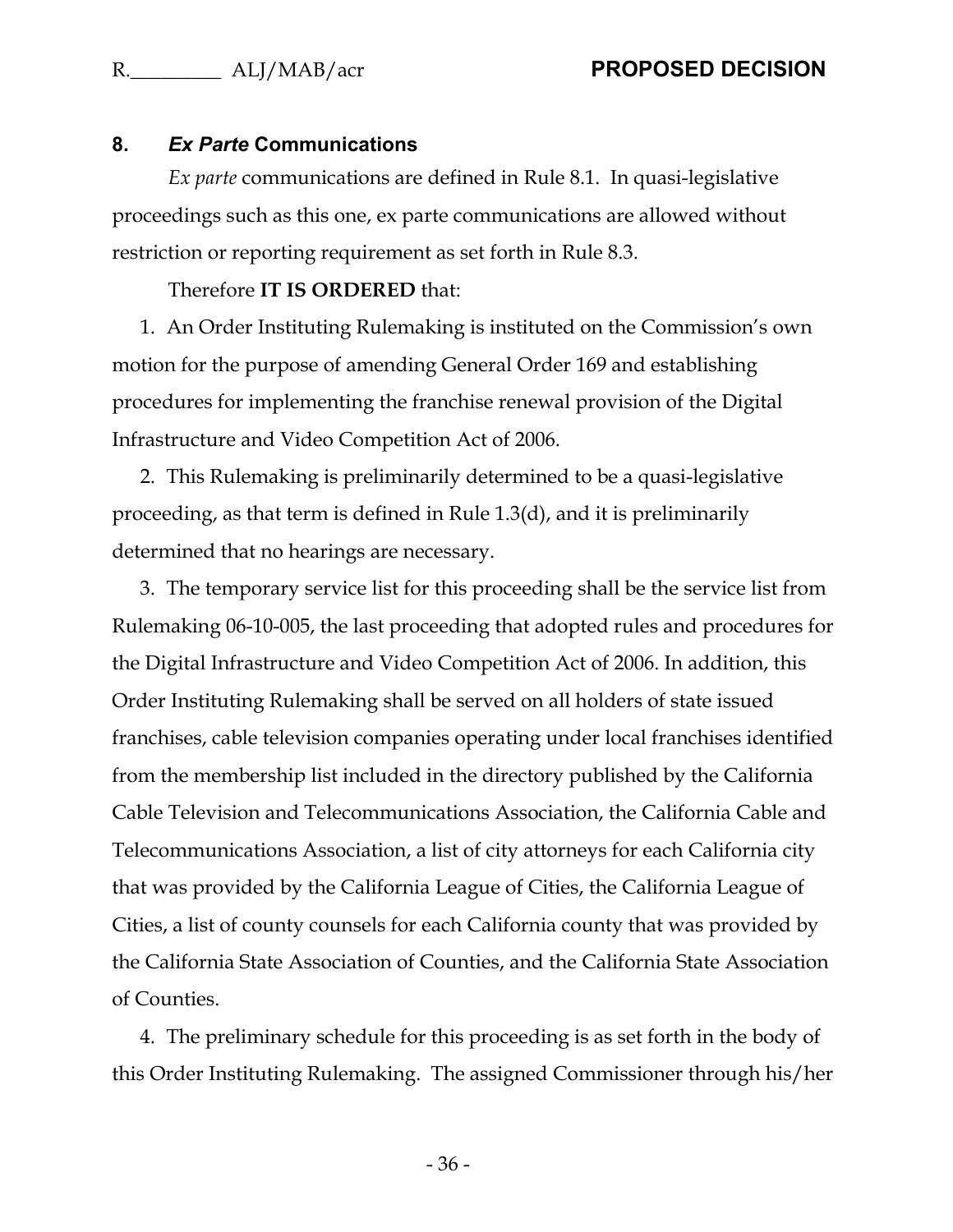scoping memo and subsequent rulings, and the assigned Administrative Law

Judge by ruling with the assigned Commissioner's concurrence, may modify the schedule as necessary.

- 5. The issues to be considered in this Order Instituting Rulemaking (OIR) are:
	- (a) establishing procedures for implementing the franchise renewal provisions of the Digital Infrastructure and Video Competition Act of 2006 (DIVCA);
	- (b) establishing renewal procedures to reflect DIVCA's requirement that a video service provider's franchise shall not be renewed if it is in violation of a final nonappealable court order, as discussed in section 3.1.3.1 of this OIR;
	- (c) establishing procedures for a notice and comment period on franchise renewal applications, as discussed in section 3.1.3.2 of this OIR;
	- (d) the timing of franchise renewal application submissions as discussed in section 3.1.3.3 of this OIR;
	- (e) whether establishing formal franchise renewal procedures consistent with 47 U.S.C. § 546 is necessary, as discussed in section 3.1.4 of this OIR; and
	- (f) if a formal franchise renewal procedure consistent with 47 U.S.C. § 546 is necessary, the specific requirements and procedures that should be adopted, including how DIVCA's division of regulatory authority between the Commission and local entities would be preserved in the context of a formal proceeding (section 3.1.4.1); the timing of franchise renewal applications (section 3.1.4.2); the reimbursement for Commission resources spent on formal proceedings (section 3.1.4.3); how the commencement of proceedings described in 47 U.S.C. § 546(a) (ascertainment phase) would be initiated and carried out (section 3.1.4.4); how "future cable related needs" and "past performance review" should be defined (section 3.1.4.5); what procedures should be established for the submission of renewal proposals and preliminary assessment of nonrenewal (section 3.1.4.6); how the administrative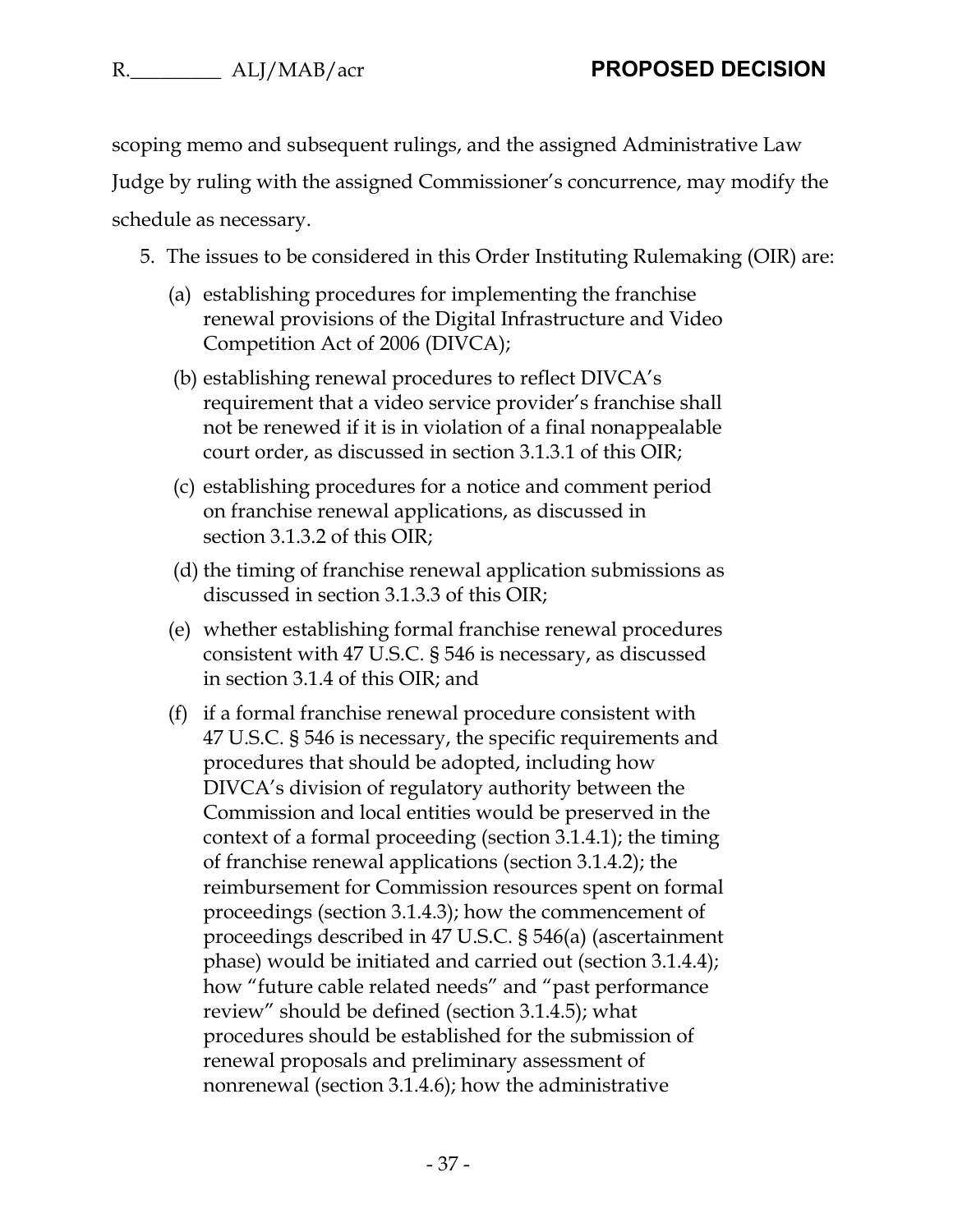proceeding described in 47 U.S.C. § 546(c)-(d) should be implemented, including whether the Commission's formal application procedure prescribed by Article 2 of the Commission's Rules of Practice and Procedure (section 3.1.4.7) should be used; and how the adverse findings and notice procedures in 47 U.S.C. § 546(d) should be implemented (section 3.1.4.8).

6. Comments and reply comments must be filed on or before May 24, 2013 and June 10, 2013, respectively, unless the assigned Commissioner or Administrative Law Judge modifies the schedule. Comments and reply comments shall conform to the requirements of the Commission's Rules of Practice and Procedure.

7. Any persons objecting to the preliminary categorization of this Order Instituting Rulemaking (OIR) as "quasi-legislative," or to the preliminary determination on the need for hearings, issues to be considered, or schedule shall state their objections in their opening comments of this OIR.

8. On or before May 14, 2013, any person or representative of an entity seeking to become a party to this Order Instituting Rulemaking must send a request to the Commission's Process Office, 505 Van Ness Avenue, San Francisco, California 94102 (or Process\_Office@cpuc.ca.gov) to be placed on the official service list for this proceeding. Individuals seeking only to monitor the proceeding, but not participate as an active party may request to be added to the service list as "Information Only."

9. After initial service of this order, a new service list for the proceeding shall be established following procedures set forth in this order. The Commission's Process Office will publish the official service list on the Commission's website (www.cpuc.ca.gov) as soon as practical. The assigned Commissioner, and the assigned Administrative Law Judge, acting with the assigned Commissioner's

- 38 -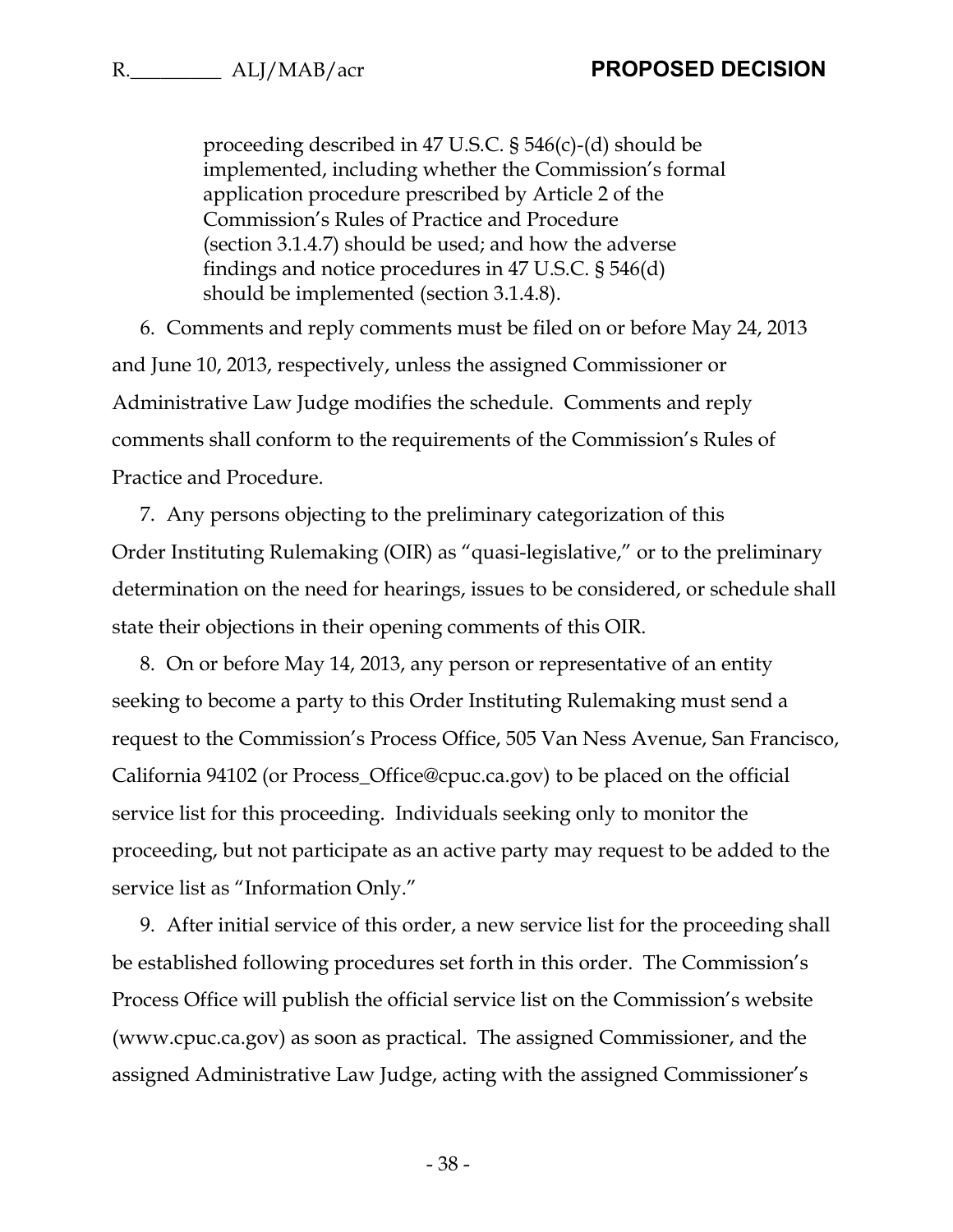concurrence, shall have ongoing oversight of the service list and may institute changes to the list or the procedures governing it as necessary.

This order is effective today.

Dated **Dated** , at San Francisco, California.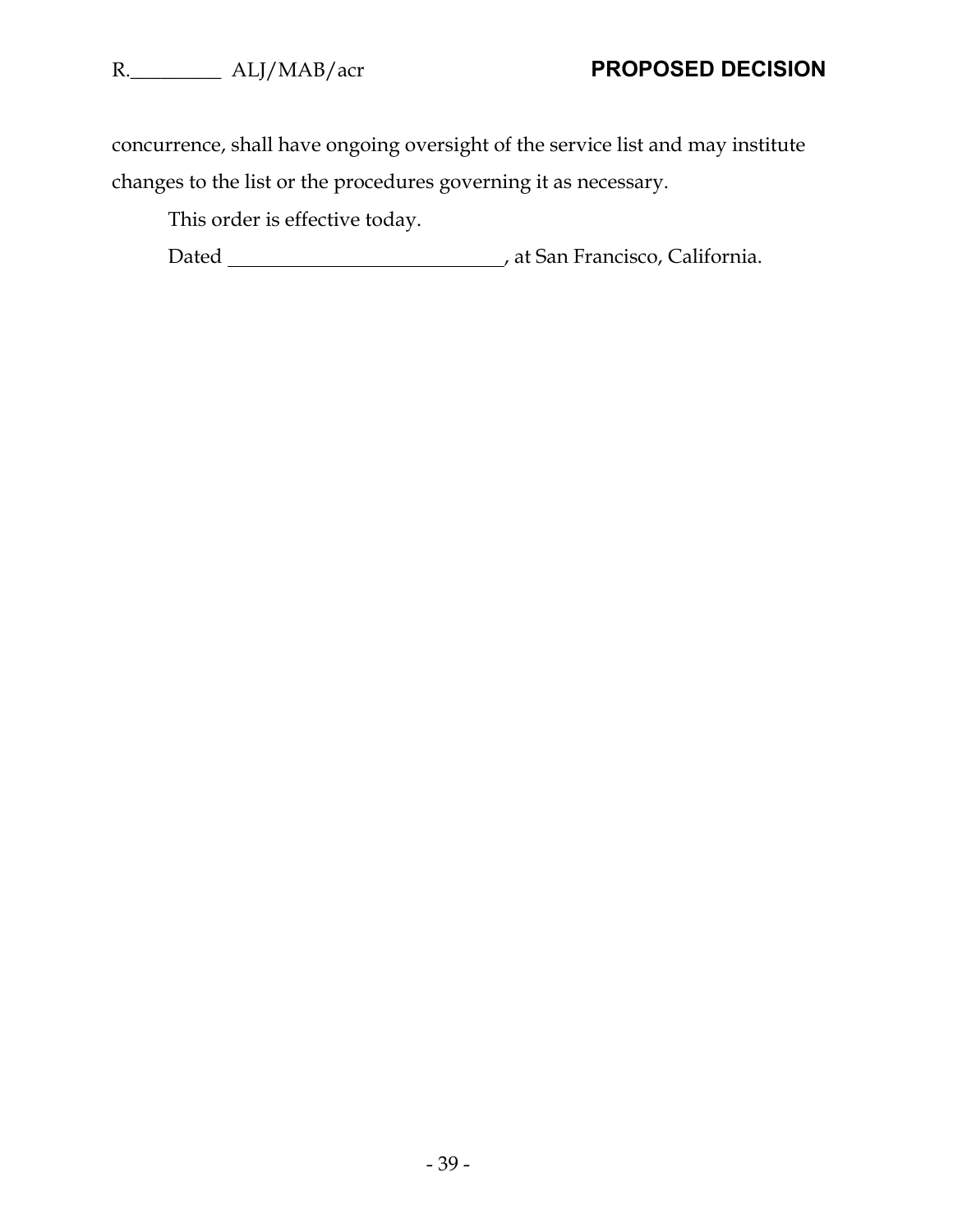# **APPENDIX A**

# **PROPOSED AMENDMENTS TO GENERAL ORDER 169 IMPLEMENTING FRANCHISE RENEWAL PROVISIONS FOR THE DIGITAL INFRASTRUCTURE AND VIDEO COMPETITION ACT OF 2006**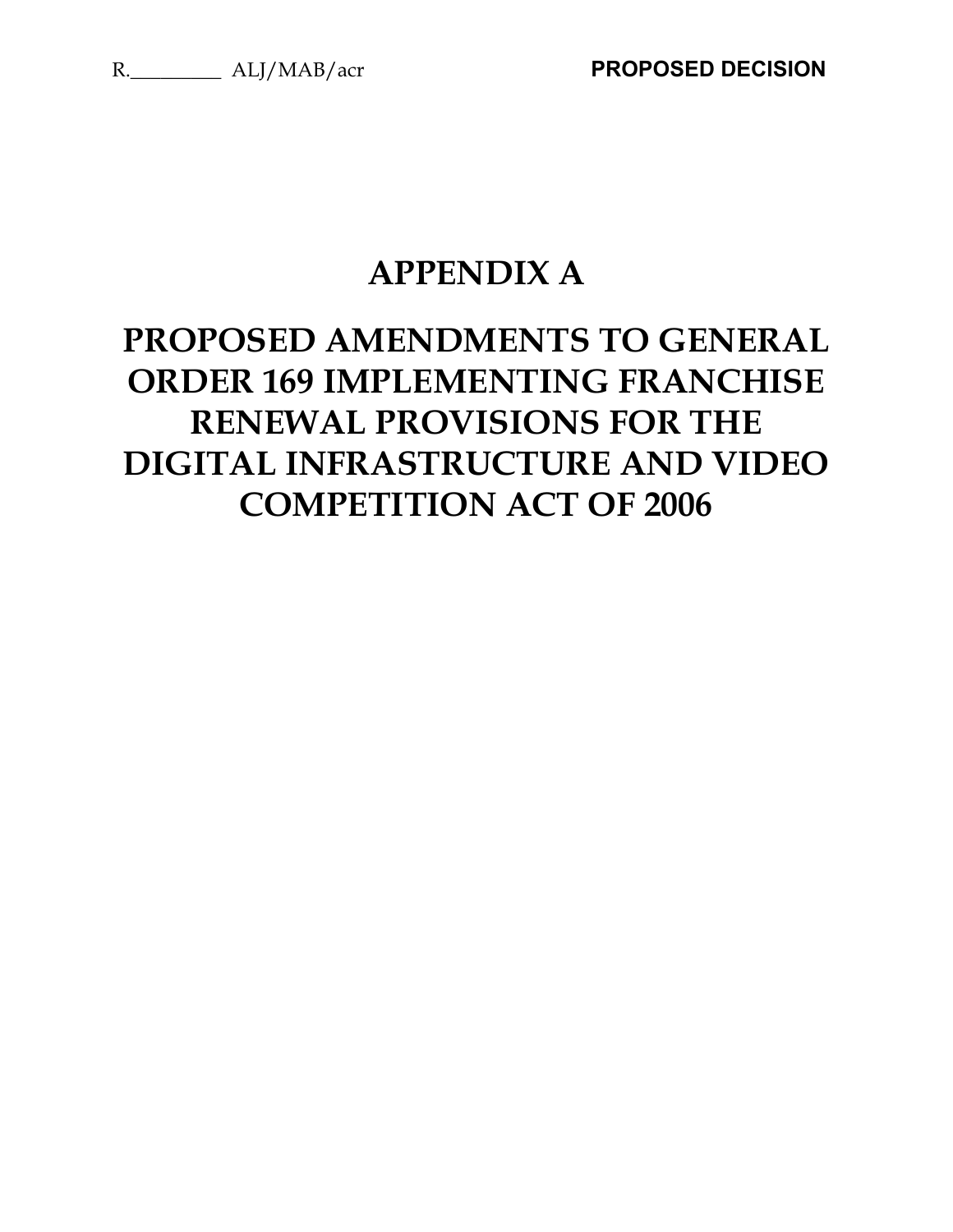[The following shows proposed amendments and additions to General Order 169. Unless revised here, the remaining sections of General Order 169 will be unchanged; however the table of contents, section numbers, and footnotes will be revised and renumbered accordingly.]

### **Definitions**

\*\*\*

D. "Application" means an Application in the form prescribed by the Commission for seeking a grant, or amendment, or renewal of a State Video Franchise and should be referred to as a State Video Franchise Application. or (2) an Application in the form prescribed by Rule 2.1 of the Commission's Rules of Practice and Procedure if the Applicant seeks an extension of time to meet the requirements of subdivision (b), (c), or (e) of Public Utilities Code section 5890.

# **V. Application Process for Renewal of State Video Franchise**

The application requirements and process for a renewal of a state franchise shall be the same as those for issuance of an initial state franchise set forth in Section IV of this General Order, with the following exceptions.

# **A. Date for Submission of Applications for Renewal**

An application for the renewal of a state video franchise shall be submitted to the Commission's Video Franchise Group no later than 3 months prior to the date of the current franchise is due to expire or 3 months prior to the end of the 10th year from the date of its issuance.

# **B. Public Participation**

Once an Applicant submits an application for renewal to the Commission's Video Franchise Group, it shall concurrently serve a copy of the application for renewal on the service list for Rulemaking XX-XX-XXX and the appropriate contact person for each Local Entity where the Applicant will provide service. The public, including DRA, may submit written comments on the completeness of the application within 15 days from the date it has been served. Comments shall be submitted to the Commission's Video Franchise Group electronically at \_\_\_.cpuc.ca.gov or by United States postal mail.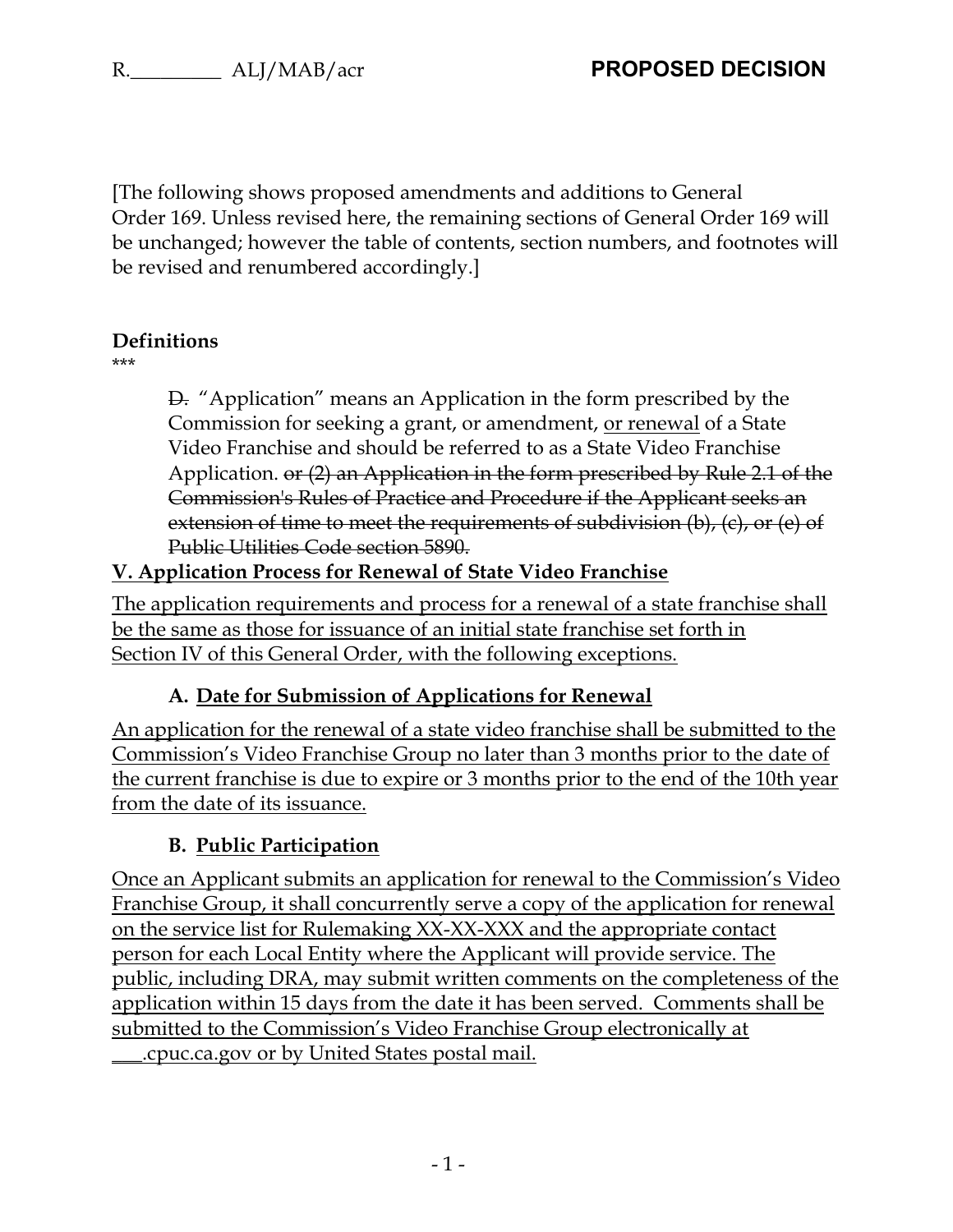### **C. Adequate Assurance of Financial, Legal and Technical Qualifications/ Bond Requirement**

To meet this requirement, an applicant must verify that it has previously submitted a bond which meets the requirements set forth in Section IV.A.1.a of this General Order. If the Applicant has not submitted the required bond to the Commission, the application for renewal shall be considered incomplete.

#### **V. VI. Ineligibility of Entities in Violation of the Cable Television and Video Providers Service and Information Act or the Video Customer Service Act**

No person or corporation shall be eligible for a State Video Franchise, including a State Video Franchise obtained from transfer of an existing State Video Franchise, if that person or corporation is in violation of any final nonappealable order relating to either the Cable Television and Video Providers Customer Service and Information Act (Cal. Govt. Code §§ 53054 et seq.) or the Video Customer Service Act (Cal. Govt. Code §§ 53088 et seq.).<sup>1</sup> In addition, no person or corporation shall be eligible for the renewal of a State Video Franchise, if that person or corporation is in violation of any final non appealable court order relating to either Cable Television and Video Providers Customer Service and Information Act (Cal. Govt. Code §§ 53054 et seq.), the Video Customer Service Act (Cal. Govt. Code §§ 53088 et seq.) or the Digital Information and Video Competition Act (Cal. Pub. Code §§5800 et seq.).2

### **VI. VII. The State Video Franchise - Authorization to Offer Service, Obligations, Amendment, Transfer, Voluntary Termination, and Miscellaneous Changes**

\*\*\*

 $\overline{a}$ 

# **G. Extension of Deadlines**

Pursuant to Public Utilities Code section 5890(f)(1), a State Video Franchise Holder may apply to the Commission for an extension of time to meet the requirements of subdivision (b), (c), or (e) of section 5890. An application for extension shall be in the form of a formal application to the Commission, as provided in Article 2 of the Commission's Rules of Practice and Procedure. The

<sup>1</sup> Cal. Pub. Util. Code § 5840(d).

<sup>2</sup> Id. at § 5840(d) and § 5850(d)